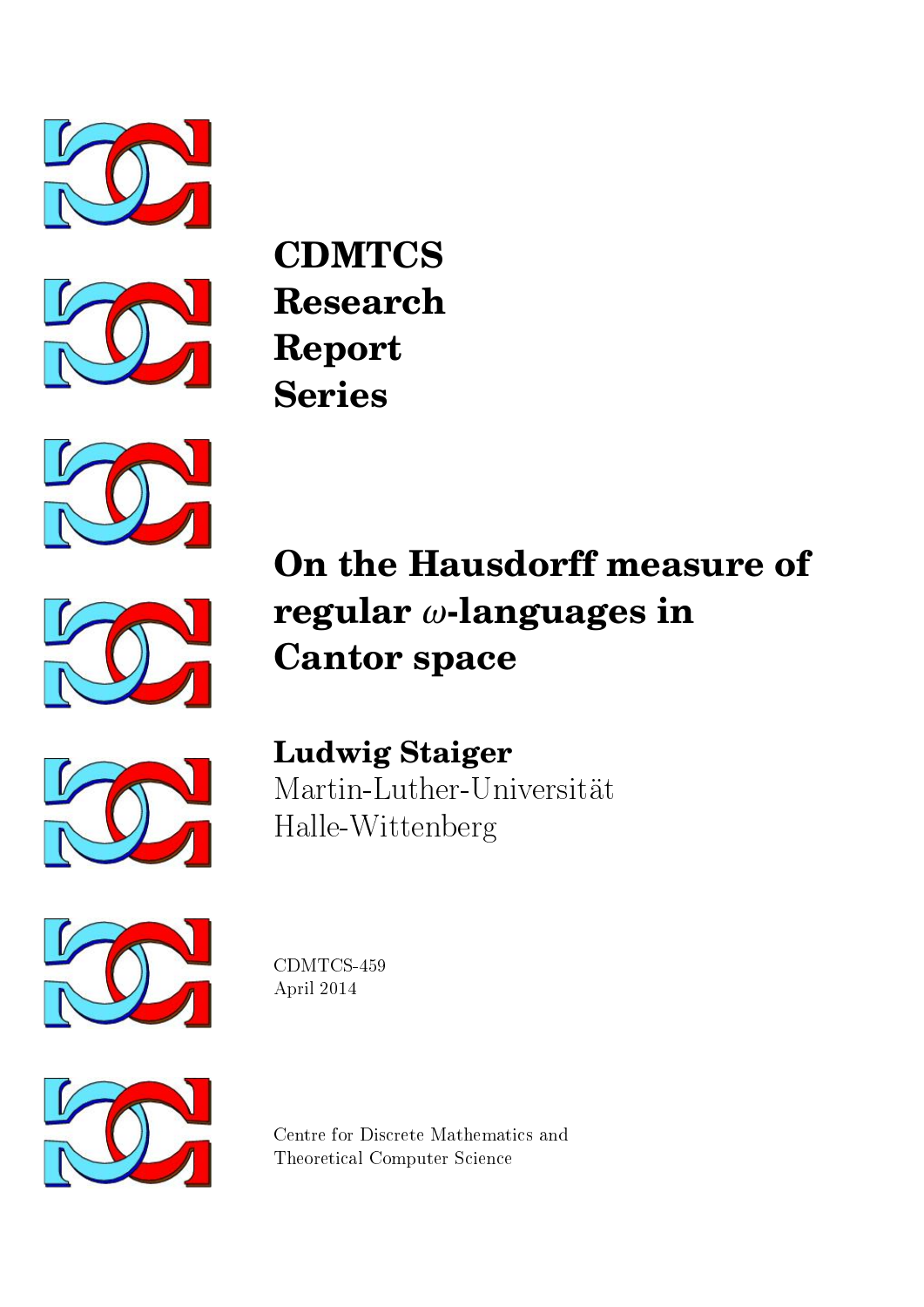# On the Hausdorff measure of regular *ω*-languages in Cantor space<sup>∗</sup>

*Ludwig Staiger*†

Martin-Luther-Universität Halle-Wittenberg Institut für Informatik von-Seckendorff-Platz 1, D–06099 Halle (Saale), Germany

#### **Abstract**

This paper deals with the calculation of the Hausdorff measure of regular *ω*-languages, that is, subsets of the Cantor space definable by finite automata. Using methods for decomposing regular *ω*-languages into disjoint unions of parts of simple structure we derive two sufficient conditions under which *ω*-languages with a closure definable by a finite automaton have the same Hausdorff measure as this closure.

The first of these condition is related to the homogeneity of the local behaviour of the Hausdorff dimension of the underlying set, and the other with a certain topological density of the set in its closure.

<sup>∗</sup>The results of this paper were presented at the Dagstuhl-Seminar "Topological and Game-Theoretic Aspects of Infinite Computations", Schloß Dagstuhl, 29.06. - 04.07.2008  $^\dagger$ email: ludwig.staiger@informatik.uni-halle.de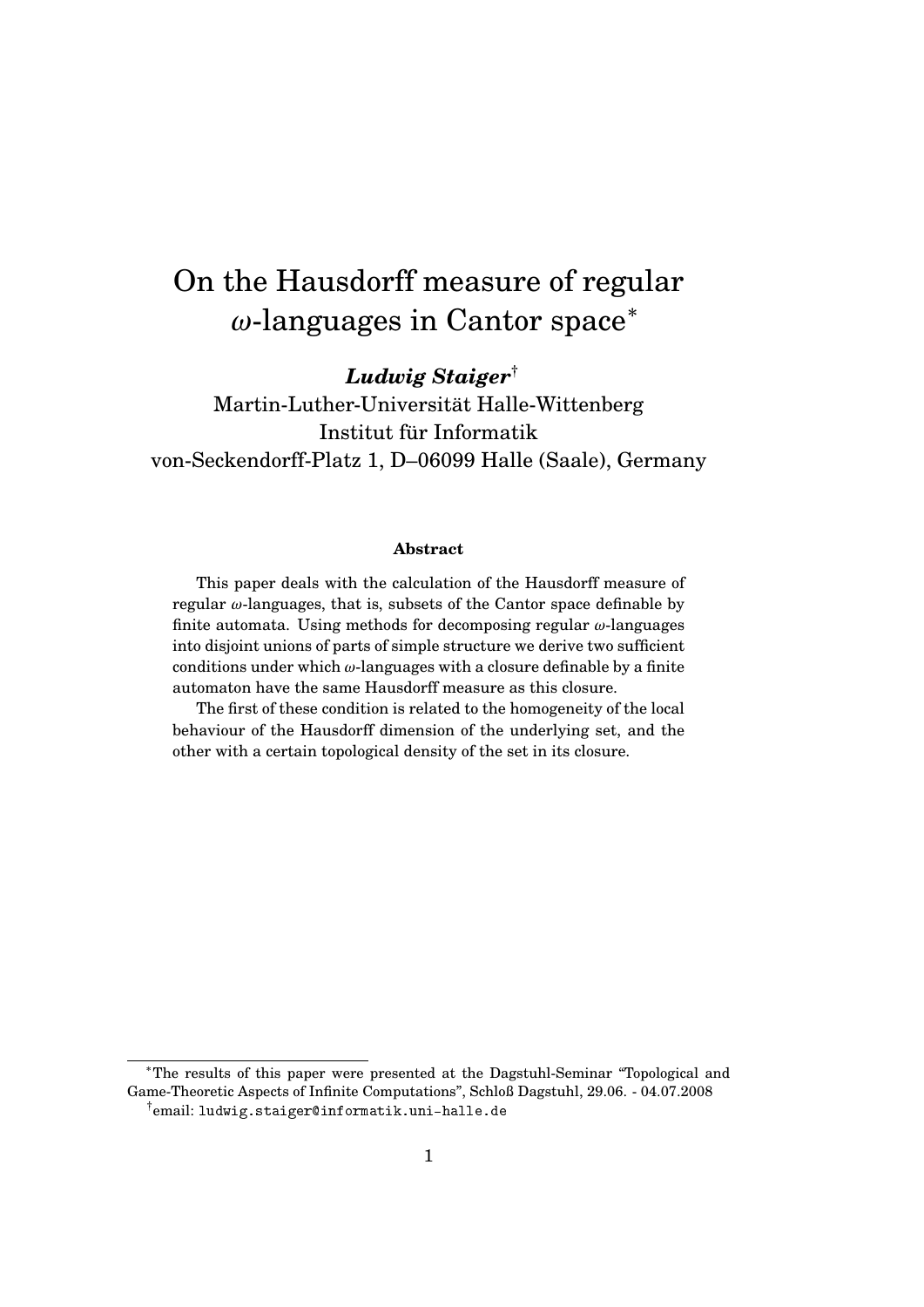## **Contents**

| 1 Notation                                     |                                                                                          | 3   |
|------------------------------------------------|------------------------------------------------------------------------------------------|-----|
|                                                | 2 Hausdorff Dimension and Hausdorff Measure                                              | 4   |
| 3 Decomposition of Regular $\omega$ -languages |                                                                                          | 6   |
|                                                | 3.1 The general case $\dots \dots \dots \dots \dots \dots \dots \dots \dots \dots \dots$ | - 7 |
|                                                |                                                                                          |     |
|                                                |                                                                                          |     |
| <b>4 Results on Hausdorff Measure</b>          |                                                                                          | 10  |
|                                                | 4.1 Sets of locally positive measure                                                     | -10 |
|                                                | 4.2 The measure of sets residual in its closure 12                                       |     |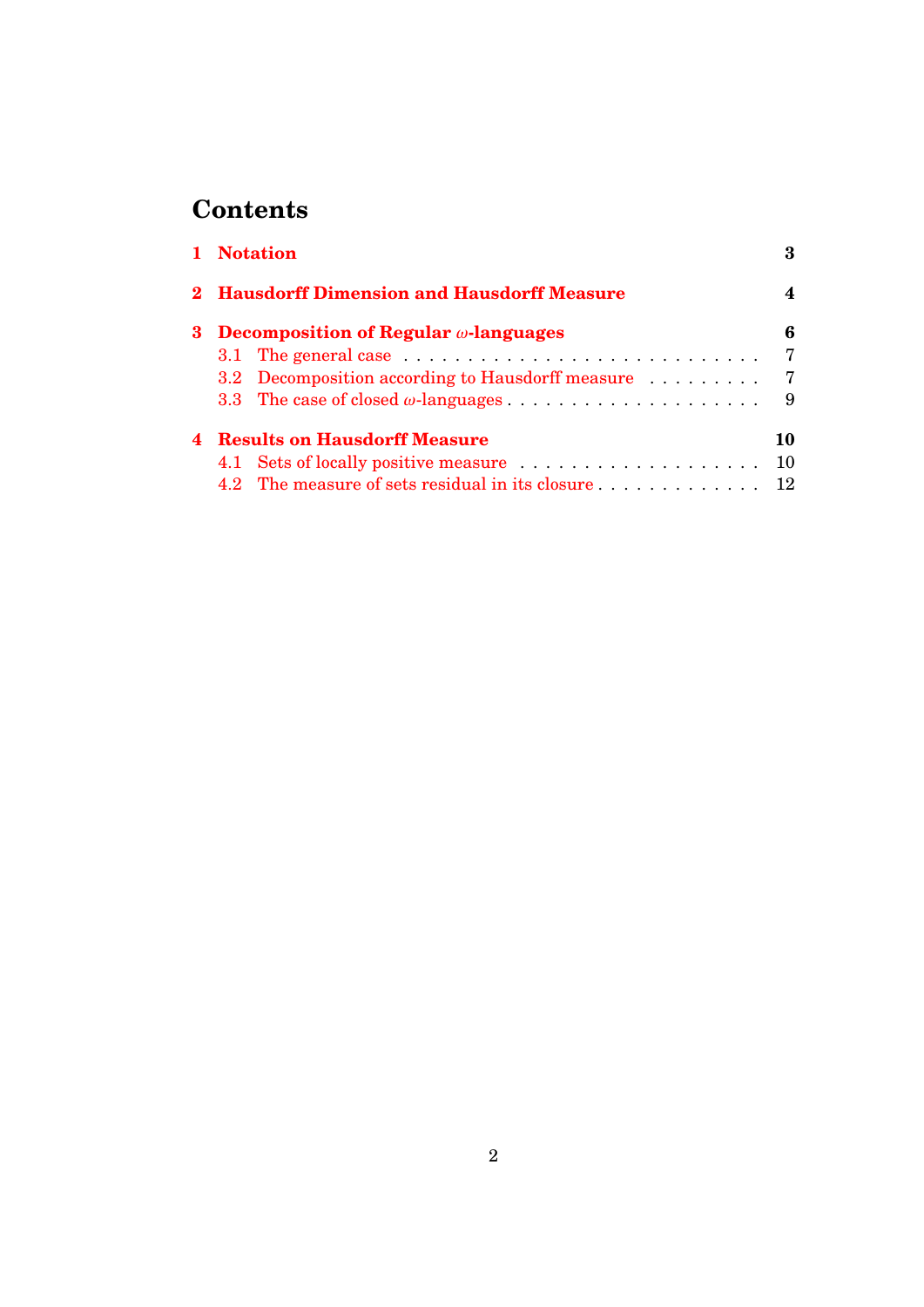Regular *ω*-languages are not only famous because they are definable by finite automata but also because they are the ones definable in Büchi's [\[Büc62\]](#page-14-0) restricted monadic second order arithmetic (cf. the survey [\[Tho90\]](#page-15-0) or [\[PP04\]](#page-15-1)).

Hausdorff dimension and Hausdorff measure for regular *ω*-languages have been proved to be computable (cf. [\[Ban89,](#page-14-1) [MW88,](#page-15-2) [Edg08\]](#page-14-2) or [\[MS94,](#page-15-3) [Sta98a\]](#page-15-4)). The computation of the Hausdorff measure of a regular *ω*-language uses several properties which do not hold for larger classes of *ω*-languages (cf. [\[Sta93,](#page-15-5) [MS94,](#page-15-3) [Sta98b\]](#page-15-6)). These properties show that subsets of the Cantor space definable by finite automata really deserve the name "regular".

For instance, Theorem 21 of [\[MS94\]](#page-15-3) shows a strong connection of Hausdorff dimension and topological density for regular *ω*-languages closed in Cantor space, and the measure-category-theorem of [\[Sta98b\]](#page-15-6) shows that this connection can be extended to arbitrary regular *ω*-languages.

Our investigations relate the Hausdorff measure of a subset of the Cantor space to the Hausdorff measure of its closure. A first result shows that under a certain homogeneity condition the measure of a regular *ω*-language coincides with the measure of its closure. The proof uses the decomposition theorem of [\[Sta98a\]](#page-15-4) which is based on McNaughton's theorem [\[McN66\]](#page-14-3) and extends in some sense earlier decompositions of [\[Arn83,](#page-14-4) [SW74,](#page-15-7) [Wag79\]](#page-16-0).

A second result is a sufficient condition under which sets topologically large relative to its closure have the same Hausdorff measure as their closure. Here, for the case of finite measure, we rely on the measure-category theorem derived in [\[Sta98b,](#page-15-6) Theorem 4]. The extension to sets of infinite measure requires a closer inspection of the decomposition of regular *ω*-languages closed in Cantor space.

The paper is organised as follows. After introducing some notation in Section [2](#page-4-0) some properties of Hausdorff measure and dimension are listed. Then the third section deals with decompositions of regular *ω*-languages derived from the accepting automata. This concerns the general decompo-sition as in [\[Sta98a\]](#page-15-4), a new decomposition according to non-null Hausdorff measure and the decomposition of closed sets mentioned above. Then in Section [4](#page-10-0) we derive the results on the coincidence of the Hausdorff measures of *ω*-languages of a certain shape and their closures.

## <span id="page-3-0"></span>**1 Notation**

In this section we introduce the notation used throughout the paper. By  $\mathbb{N} =$  $\{0,1,2,\ldots\}$  we denote the set of natural numbers. Its elements will be usually denoted by letters  $i, \ldots, n$ . Let *X* be an alphabet of cardinality  $|X| = r \ge 2$ .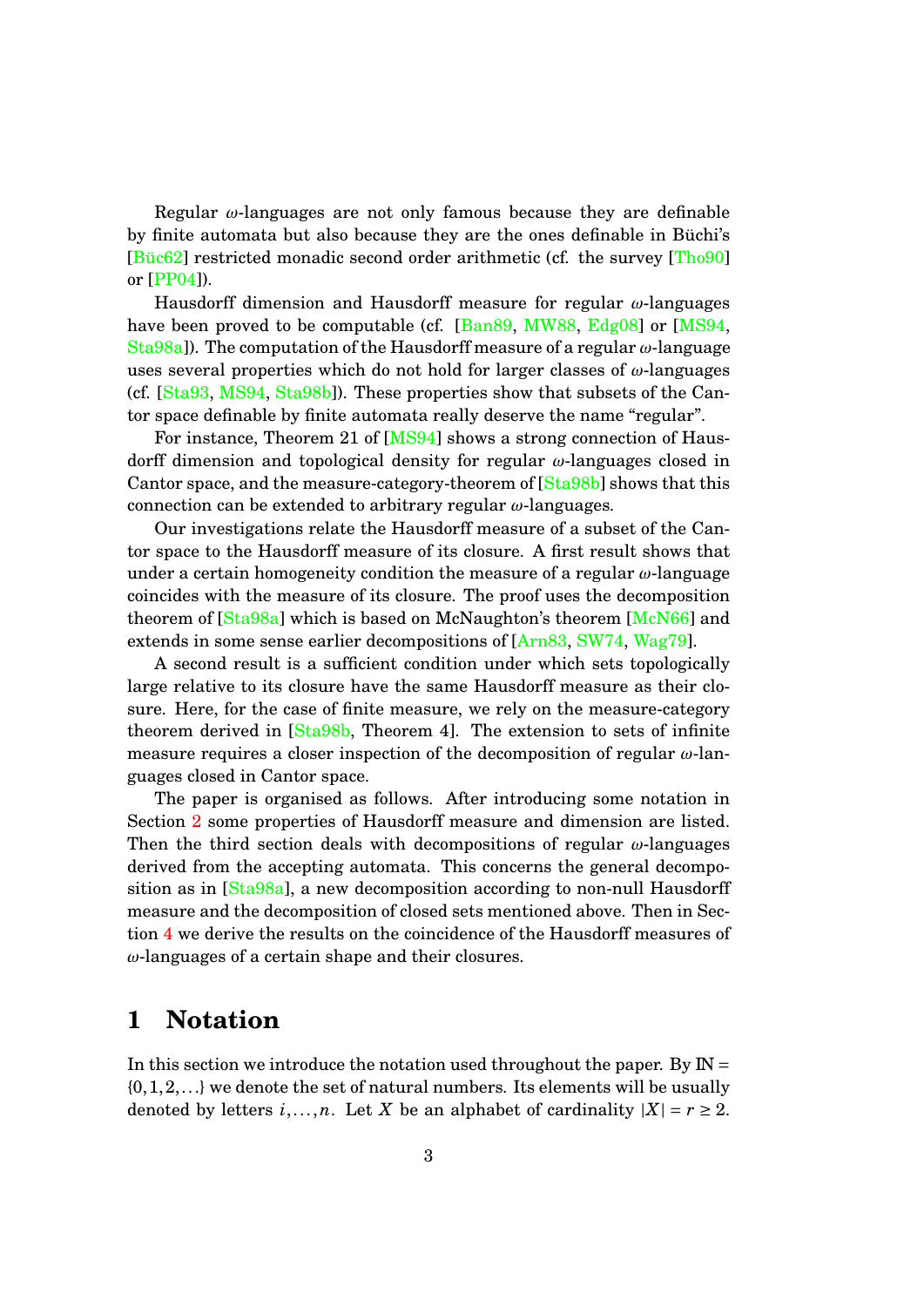Then  $X^*$  is the set of finite words on  $X$ , including the *empty word*  $e$ , and  $X^{\omega}$ is the set of infinite strings ( $\omega$ -words) over *X*. Subsets of  $X^*$  will be referred to as *languages* and subsets of *X <sup>ω</sup>* as *ω-languages*.

For  $w \in X^*$  and  $\eta \in X^* \cup X^{\omega}$  let  $w \cdot \eta$  be their *concatenation*. This concatenation product extends in an obvious way to subsets  $W \subseteq X^*$  and  $B \subseteq$  $X^*\cup X^\omega$ . For a language  $W$  let  $W^*:=\bigcup_{i\in{\rm IN}}W^i,$  and  $W^\omega:=\{w_1\cdots w_i\cdots:w_i\in{\mathbb N}\}$  $W \setminus \{e\}$  be the set of infinite strings formed by concatenating non-empty words in *W*. Furthermore, |*w*| is the *length* of the word  $w \in X^*$  and  $\textbf{pref}(B)$ is the set of all finite prefixes of strings in  $B \subseteq X^* \cup X^{\omega}$ . We shall abbreviate  $w \in \textbf{pref}(\{\eta\})$   $(\eta \in X^* \cup X^{\omega})$  by  $w \sqsubseteq \eta$ .

As usual, we consider  $X^{\omega}$  as a topological space (Cantor space). The *closure* (smallest closed set containing *F*) of a subset  $F \subseteq X^\omega$ ,  $\mathscr{C}(F)$ , is described as  $\mathscr{C}(F) := {\xi : \textbf{pref}(\{\xi\}) \subseteq \textbf{pref}(F)}$ . The *open sets* in Cantor space are the *ω*-languages of the form *W* · *X ω*.

We assume the reader to be familiar with the basic facts of the theory of regular languages and finite automata. We postpone the definition of regularity for *ω*-languages to Section [3.](#page-6-0) For more details on *ω*-languages and regular  $\omega$ -languages see the book [\[PP04\]](#page-15-1) or the survey papers [\[Sta97,](#page-15-8) [Tho90\]](#page-15-0).

## <span id="page-4-0"></span>**2 Hausdorff Dimension and Hausdorff Measure**

First, we shall describe briefly the basic formulae needed for the definition of Hausdorff dimension and Hausdorff measure. For more background and motivation see Section 1 of [\[MS94\]](#page-15-3).

We recall the definition of the Hausdorff measure and Hausdorff dimension (see [ $Edg08$ ,  $Fal90$ ]) of a subset of  $X^{\omega}$ . In the setting of languages and *ω*-languages this can be read as follows (see [\[Sta93,](#page-15-5) [Sta98a\]](#page-15-4)). For *F* ⊆ *X ω*,  $r = |X| \geq 2$  and  $0 \leq \alpha \leq 1$  the equation

<span id="page-4-1"></span>
$$
\underline{I\!I}_{\alpha}(F) := \lim_{l \to \infty} \inf \Biggl\{ \sum_{w \in W} r^{-\alpha \cdot |w|} : F \subseteq W \cdot X^{\omega} \wedge \forall w (w \in W \to |w| \ge l) \Biggr\} \tag{1}
$$

defines the *α*-dimensional metric outer measure on  $X^{\omega}$ . The measure  $I\!I_{\alpha}$ satisfies the following properties (see [\[Edg08,](#page-14-2) [Fal90,](#page-14-5) [MS94\]](#page-15-3)).

**Proposition 1** *Let*  $F \subseteq X^{\omega}$ ,  $V \subseteq X^*$  *and*  $\alpha \in [0,1]$ *.* 

- *1. If*  $\mathbb{L}_{\alpha}(F) < \infty$  *then*  $\mathbb{L}_{\alpha+\epsilon}(F) = 0$  *for all*  $\epsilon > 0$ *.*
- <span id="page-4-3"></span>*2. If*  $F \subseteq \{\xi : \xi \in X^{\omega} \land \textbf{pref}(\xi) \subseteq V\}$  *and*  $\sum_{v \in V} r^{-\alpha \cdot |v|} < \infty$  *then*  $\mathbb{L}_{\alpha}(F) = 0$ *.*
- <span id="page-4-2"></span>*3. It holds the scaling property*  $I\!I\!I_{\alpha}(w \cdot F) = r^{-\alpha \cdot |w|} \cdot I\!I_{\alpha}(F)$ .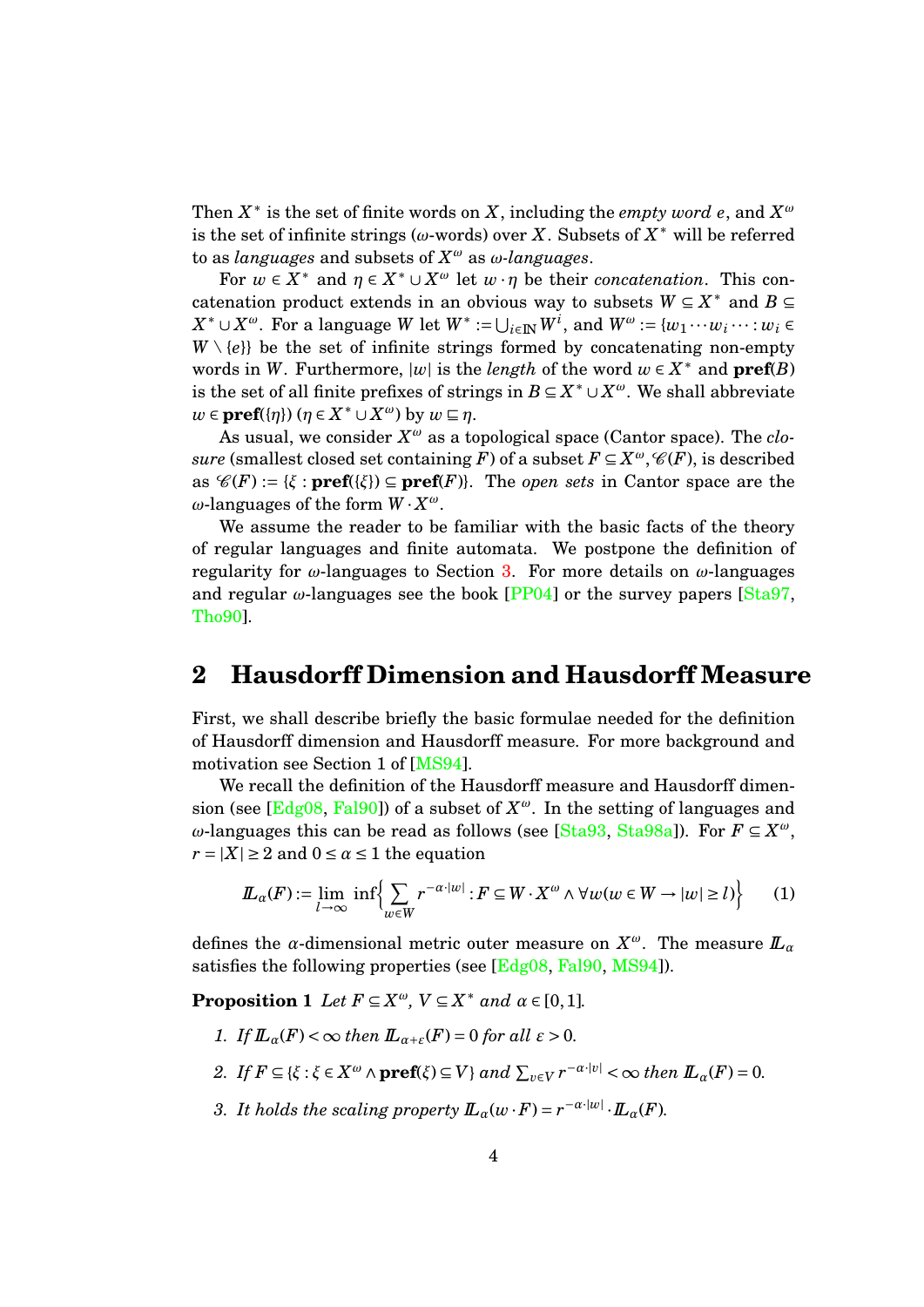<span id="page-5-0"></span>*4. If V is prefix-free then*  $\mathbf{L}_{\alpha}(F \cap V \cdot X^{\omega}) = \sum_{w \in V} \mathbf{L}_{\alpha}(F \cap w \cdot X^{\omega})$ *.* 

Then the *Hausdorff dimension* of *F* is defined as

$$
\dim F := \sup \{ \alpha : \alpha = 0 \vee I\!\!L_{\alpha}(F) = \infty \} = \inf \{ \alpha : I\!\!L_{\alpha}(F) = 0 \}.
$$

It should be mentioned that dim is countably stable and invariant under scaling, that is, for  $F_i \subseteq X^\omega$  we have

$$
\dim \bigcup_{i \in \mathbb{N}} F_i = \sup \{ \dim F_i : i \in \mathbb{N} \} \quad \text{and} \quad \dim w \cdot F_0 = \dim F_0. \tag{2}
$$

In particular, every at most countable subset  $E \subseteq X^{\omega}$  has Hausdorff dimension dim  $E = 0$ , and the measure  $L_0$  is the counting measure, that is,  $I\!L_0(E) = |E|$  if *E* is finite and  $I\!L_0(E) = \infty$ , otherwise.

Hausdorff dimension and measure need not be distributed uniformly on a set. In order to describe a certain homogeneity we use the following concept (cf. [\[MS94,](#page-15-3) Section 4]). We say that an *ω*-language *F* has *locally positive α-dimensional measure* provided  $I\!I\!I_{\alpha}(F \cap w \cdot X^{\omega}) > 0$  for all  $w \in \textbf{pref}(F)$ . Then the following technical result is true.

<span id="page-5-1"></span>**Proposition 2** *Let*  $F \subseteq X^{\omega}$  *have* dim $F = \alpha$ *,*  $\mathbb{L}_{\alpha}(F) < \infty$  *and locally positive*  $\alpha$ -dimensional measure. If  $F' \subseteq F$  and  $\mathbb{L}_{\alpha}(F') = \mathbb{L}_{\alpha}(F)$  then  $\mathbf{pref}(F') =$  $\mathbf{pref}(F)$  and, consequently,  $\mathcal{C}(F') = \mathcal{C}(F)$ .

**Proof.** First observe that  $F' \subseteq F$  implies  $I\!I_{\alpha}(F' \cap w \cdot X^{\omega}) \leq I\!I_{\alpha}(F \cap w \cdot X^{\omega})$ for all  $w \in X^*$ . Then the general identity (see Proposition [1.](#page-4-1)[4\)](#page-5-0)  $\mathbb{L}_\alpha(E) =$  $\sum_{w\in X^n} I\!\!L_\alpha(E\cap w\cdot X^\omega)$  and the hypothesis  $I\!\!L_\alpha(F')=I\!\!L_\alpha(F)<\infty$  imply  $I\!\!L_\alpha(F'\cap X^\omega)$  $w \cdot X^{\omega}$ ) =  $L_{\alpha}(F \cap w \cdot X^{\omega})$ .

Obviously,  $\textbf{pref}(F') \subseteq \textbf{pref}(F)$ . Let now  $w \in \textbf{pref}(F)$ . Then  $\mathbb{L}_\alpha(F \cap w \cdot$  $X^{\omega}$ ) > 0 which in view of  $I\!\!L_{\alpha}(F' \cap w \cdot X^{\omega}) = I\!\!L_{\alpha}(F \cap w \cdot X^{\omega})$  implies  $w \in \textbf{pref}(F').$ ❏

<span id="page-5-2"></span>We add a further relation of the Hausdorff dimension and the measure  $I\!L_{\alpha}$ for *ω*-languages (see [\[Sta93,](#page-15-5) [MS94\]](#page-15-3)) of a special shape.

**Proposition 3** Let  $\alpha = \dim W^{\omega}$ . Then  $\mathbb{L}_{\alpha}(W^{\omega}) \leq 1$ , and if, moreover,  $\mathbb{L}_{\alpha}(W^{\omega}) >$ 0 *then W<sup>ω</sup> has locally positive α-dimensional measure.*

**Proof.** The first part is Proposition 6.6 of [\[Sta93\]](#page-15-5). Let  $w \in \textbf{pref}(W^{\omega})$ . Then  $i$  there is a  $v \in X^*$  such that  $wv \in W^*$ , and, consequently  $wv \cdot \overline{W^{\omega}} \subseteq W^{\omega} \cap w \cdot X^{\omega}$ . Now Proposition [1](#page-4-1)[.3](#page-4-2) yields  $0 < I\!L_{\alpha}(wv \cdot W^{\omega}) \leq I\!L_{\alpha}(W^{\omega} \cap w \cdot X^{\omega})$ .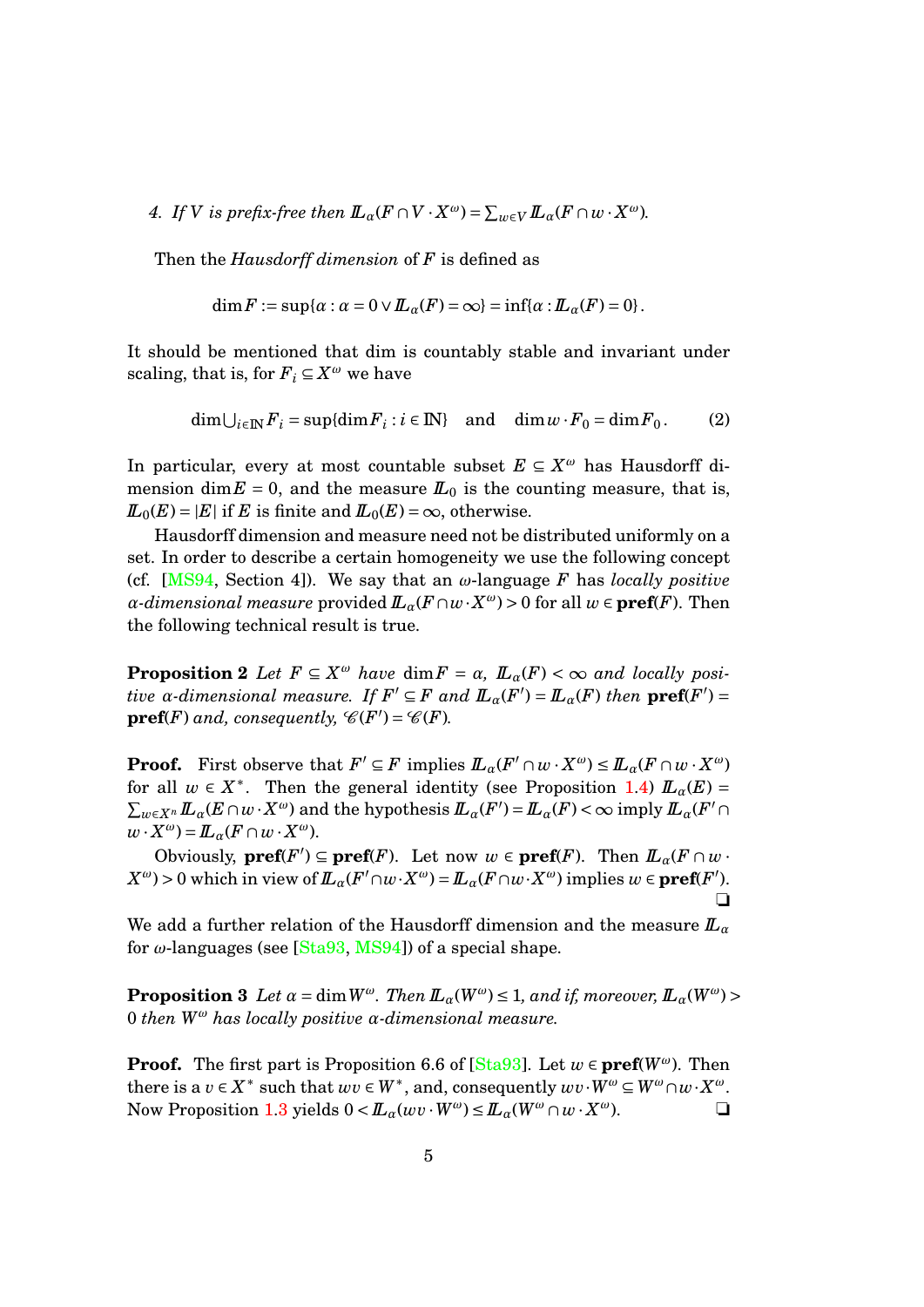### <span id="page-6-0"></span>**3 Decomposition of Regular** *ω***-languages**

As usual we call a language  $W \subseteq X^*$  *regular* if there is a finite (deterministic) automaton  $A = (X; S; s_0; \delta)$ , where *S* is the finite set of states,  $s_0 \in S$  is the  $\text{initial state and } \delta: S \times X \to S \text{ is the transition function}^1, \text{ such that } W = \{w: S \times X \to S \text{ is the transition function}^1\}$  $\text{initial state and } \delta: S \times X \to S \text{ is the transition function}^1, \text{ such that } W = \{w: S \times X \to S \text{ is the transition function}^1\}$  $\text{initial state and } \delta: S \times X \to S \text{ is the transition function}^1, \text{ such that } W = \{w: S \times X \to S \text{ is the transition function}^1\}$  $\delta(s_0; w) \in S'$ } for some fixed set  $S' \subseteq S$ .

An  $\omega$ -language  $F \subseteq X^{\omega}$  is called *regular* provided there are a finite (deterministic) automaton  $A = (X; S; s_0; \delta)$  and a table  $\mathcal{T} \subseteq \{S' : S' \subseteq S\}$  such that for  $\xi \in X^{\omega}$  it holds  $\xi \in F$  if and only if Inf( $A;\xi$ )  $\in \mathcal{T}$  where Inf( $A;\xi$ ) is the set of all states  $s \in S$  through which the automaton A runs infinitely often when reading the input *ξ*. Observe that  $S' = \text{Inf}(A;\xi)$  holds for a subset  $S' \subseteq S$  if and only if

- 1. there is a word  $u \in X^*$  such that  $\delta(s_0; u) \in S'$ , and
- 2. for all  $s, s' \in S'$  there are non-empty words  $w, v \in X^*$  such that  $\delta(s, w) =$  $s'$  and  $\delta(s', v) = s$ .

Thus, to ease our notation, unless stated otherwise in the sequel we will assume all automata to be initially connected, that is,  $S = \{\delta(s_0; w) : w \in X^*\}$ and the tables  $\mathcal{T}$  to be contained in {Inf( $A$ ; $\xi$ ):  $\xi \in X^{\omega}$  }.

The *ω*-language  $F = \{\xi : \text{Inf}(A;\xi) \in \mathcal{T}\}\$ is the disjoint union of all sets  $F_{S'} = \{\xi : \text{Inf}(A;\xi) = S'\}$  where  $S' \in \mathcal{T}$ .

We are going to split  $F$  into smaller mutually disjoint parts. Let  $A =$  $(X;S; s_0; \delta)$  be fixed. We refer to a word  $v \in X^*$  as  $(s;S')$ *-loop completing* if and only if

- 1. *v* is not the empty word,
- 2.  $\delta(s, v) = s$  and  $\{\delta(s, v') : v' \sqsubseteq v\} = S'$ , and
- 3.  $\{\delta(s, v') : v' \sqsubseteq v''\} \subset S'$  for all proper prefixes  $v'' \sqsubset v$  with  $\delta(s, v'') = s$ .

and we call a word  $w \in X^*$  ( $s$ ; *S'*)-loop entering provided

- 1.  $\delta(s_0; v) = s$  and
- 2. if  $w = w' \cdot x$  for some  $x \in X$  then  $\delta(s_0; w') \notin S'$ .

<span id="page-6-1"></span><sup>&</sup>lt;sup>1</sup>We use the same symbol  $\delta$  to denote the usual extension of the function  $\delta$  to  $S \times X^*$ .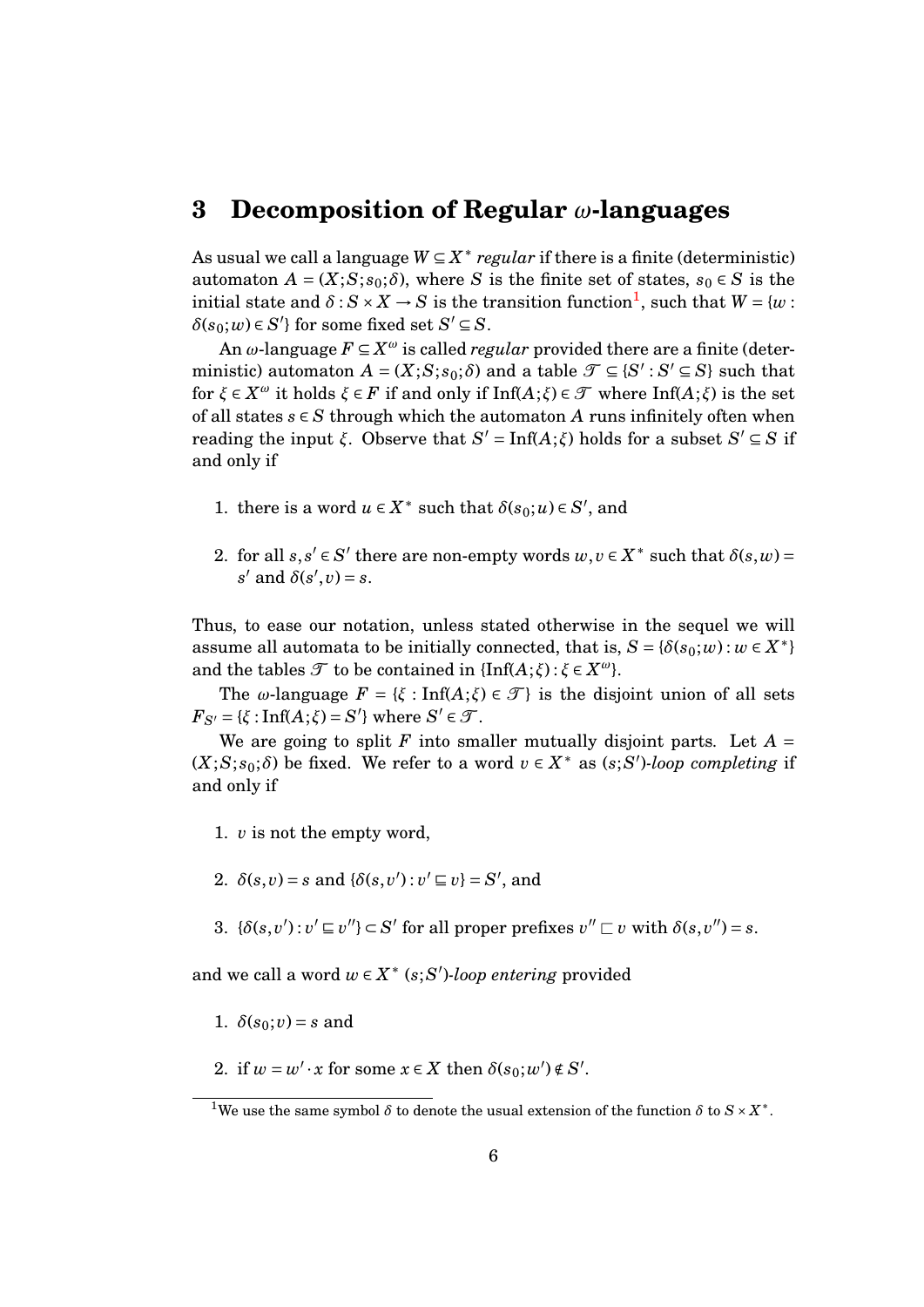#### <span id="page-7-0"></span>**3.1 The general case**

Denote by  $V_{(s;S')}$  the set of all  $(s;S')$ -loop completing words and by  $W_{(s;S')}$ the set of all  $(s;S')$ -loop entering words. Both languages are regular and constructable from the finite automaton  $A = (X; S; s_0; \delta)$ . Moreover,  $V_{(s;S')}$  is prefix-free, whereas  $W_{(s;S')}$  need not be so. Nevertheless, every  $\xi \in F_{S'}$  has a unique representation  $\xi = w \cdot v_1 \cdots v_i \cdots$  where  $w \in W_{(s;S')}$  and  $v_i \in V_{(s;S')}$ . Here the state  $s \in S'$  is uniquely determined as the state succeeding the last state  $\hat{s} \notin S'$  in the sequence  $(\delta(s_0; u))_{u \subset \xi}$ . Thus we obtain the following (see [\[Sta98b\]](#page-15-6)).

<span id="page-7-4"></span>**Lemma 4 (Decomposition Lemma)** Let  $A = (X; S; s_0; \delta)$  be a finite automa*ton,*  $\mathcal{T} \subseteq \{\text{Inf}(A;\xi): \xi \in X^{\omega}\}\$  *be a table and let*  $F = \{\xi: \text{Inf}(A;\xi) \in \mathcal{T}\}\$ *. Then* 

<span id="page-7-2"></span>
$$
F = \bigcup_{S' \in \mathcal{F}} \bigcup_{s \in S'} \bigcup_{w \in W_{(s;S')}} w \cdot V_{(s;S')}^{\omega},\tag{3}
$$

and the sets  $w\cdot V_{(s;S')}^{\omega}$  are pairwise disjoint.

As an immediate consequence of the Decomposition Lemma we obtain that  $\text{every regular } \omega\text{-language has the form } \bigcup_{i=1}^n W_i\cdot V_i^\omega \text{ where } W_i, V_i \text{ are regular.}$ languages (see [\[Büc62,](#page-14-0) [PP04,](#page-15-1) [Sta97\]](#page-15-8) or [\[Tho90\]](#page-15-0)). The converse is also true, that is, if  $W \subseteq X^*$  and  $F, E \subseteq X^\omega$  are regular then also  $W^\omega, W \cdot E$  and  $E \cup F$ are regular *ω*-languages. Note, however, that the representation of Eq. [\(3\)](#page-7-2) is  $m$ uch finer, since it splits a regular *ω*-language  $F = \bigcup_{i=1}^{n} W_i \cdot V_i^{\omega}$  into mutually disjoint parts  $w \cdot V_i^{\omega}, w \in W_i, i \in \{1, ..., n\}$ , where, additionally, the languages *V<sup>i</sup>* are prefix-free.

#### <span id="page-7-1"></span>**3.2 Decomposition according to Hausdorff measure**

Next we are going to construct, depending on the automaton  $A = (X; S; s_0; \delta)$ , a subset  $F'$  of the set  $F$  in Eq. [\(3\)](#page-7-2) on which the Hausdorff measure  $I\!I_{\alpha}$  is concentrated. To this end we need some properties of the measure  $\mathbf{L}_{\alpha}$  for regular *ω*-languages.

<span id="page-7-3"></span>Since regular *ω*-languages are Borel sets in Cantor space (cf. [\[Sta97,](#page-15-8) [Tho90\]](#page-15-0)),  $L_a$  is not only an outer measure but a measure on the class of regular *ω*-languages. Thus we have the following (cf. [\[Fal86\]](#page-14-6)).

**Proposition 5** *If*  $(F_i)_{i \in \mathbb{N}}$  *is a family of mutually disjoint regular*  $\omega$ *-languages then*  $\mathbf{L}_{\alpha}(\bigcup_{i \in \mathbb{N}} F_i) = \sum_{i \in \mathbb{N}} \mathbf{L}_{\alpha}(F_i)$ *.* 

Moreover, the following are shown in [\[Sta93\]](#page-15-5) and [\[MS94\]](#page-15-3).

**Proposition 6 ([\[Sta93,](#page-15-5) Theorem 4.7])** *If*  $F \subseteq X^{\omega}$  *is a non-empty regular ω*-language and  $\alpha$  = dim*F* then  $\mathbb{L}_{\alpha}(F) > 0$ .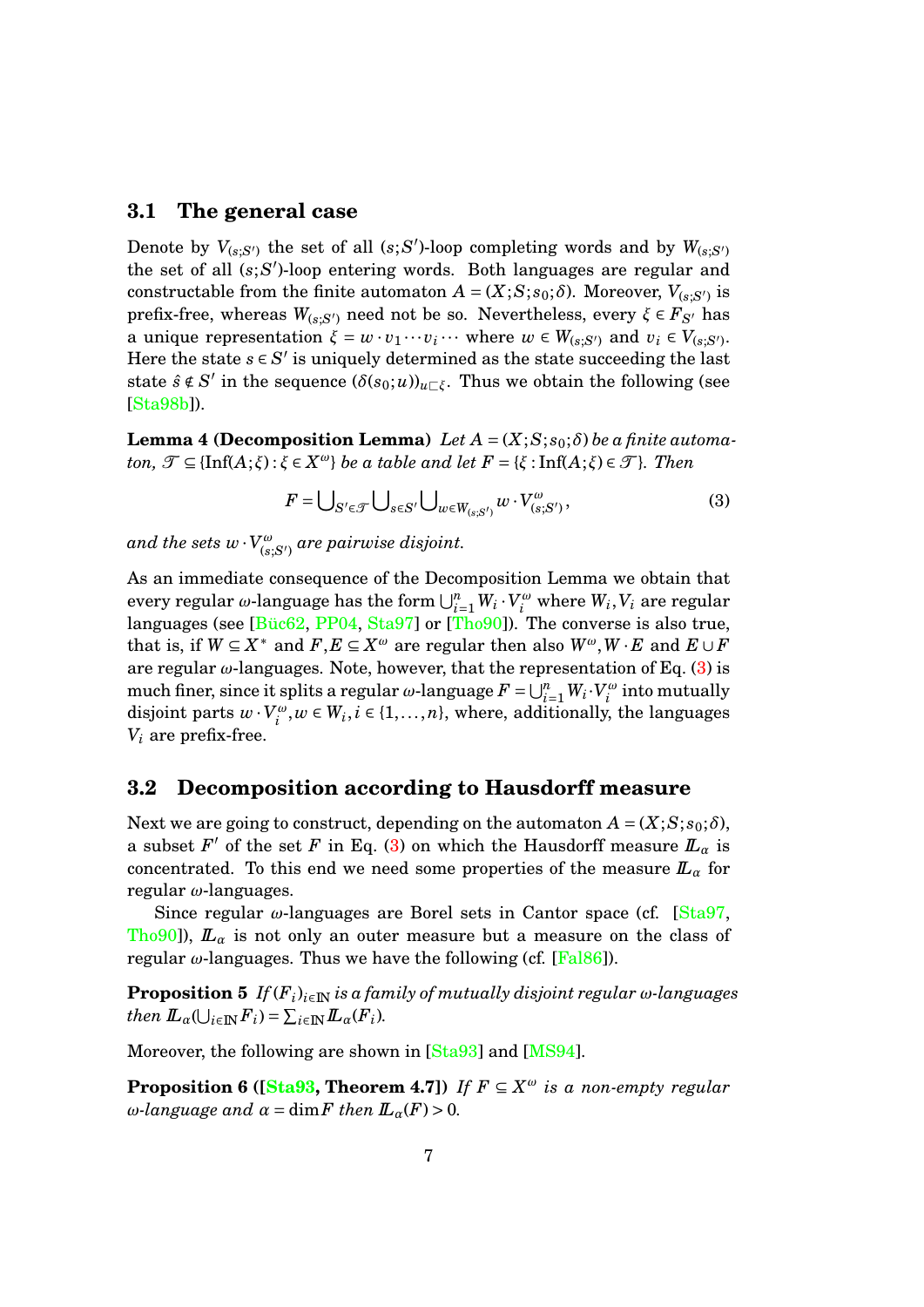<span id="page-8-0"></span>**Proposition 7 ([\[Sta93,](#page-15-5) Theorem 4.6],[\[MS94,](#page-15-3) Theorem 6])** *Let V* ⊆ *X* <sup>∗</sup> *be regular and prefix-free. Then*  $\mathbf{L}_{\alpha}(V^{\omega}) = \mathbf{L}_{\alpha}(\mathscr{C}(V^{\omega}))$ *.* 

From Eq. [\(3\)](#page-7-2), Proposition [5](#page-7-3) and Proposition [1.](#page-4-1)[3](#page-4-2) we obtain a formula for the Hausdorff measure  $\mathbb{L}_{\alpha}(F)$  of  $F$ :

<span id="page-8-1"></span>
$$
\underline{I\!I}_{\alpha}(F) = \sum_{S' \in \mathcal{F}} \sum_{s \in S'} (\sum_{w \in W_{(s;S')}} r^{-\alpha \cdot |w|}) \cdot \underline{I\!I}_{\alpha}(V_{(s;S')}^{\omega}). \tag{4}
$$

The following lemma shows that several of the sets  $w\cdot V_{(s;S')}^\omega$  do not contribute to the measure  $I\!I_{\alpha}(F)$  of  $F$ .

**Proposition 8** *Let*  $A = (X; S; s_0; \delta)$  *be a finite automaton and*  $V_{(s;S')} \neq \emptyset$ . *Then*  $S'' \subset S'$  implies  $V^{\omega}_{(s;S'')} \subseteq \mathscr{C}(V^{\omega}_{(s;S')}).$  $Moreover, we have \ \tilde{\bm{L}}_{\alpha}(V_{(s;S'')}^{\omega}) = 0 \ for \ \alpha = \dim V_{(s;S')}^{\omega}.$ 

 $\textbf{Proof.} \text{ To prove the first assertion it suffices to show } \textbf{pref}(V^{\omega}_{(s;S'')}) \subseteq \textbf{pref}(V^{\omega}_{(s;S')}).$ 

Let  $A_s := (X; S; s; \delta)$ . Then  $\zeta \in V^{\omega}_{(s;S')}$  if and only if  $\text{Inf}(A_s; \zeta) = S'$  and  $\{\delta(s, u): u \sqsubset \xi\} \subseteq S'$ . Consequently, for  $v \in V_{\epsilon}^*$  $\left(\begin{array}{c} K^*\\(s;S'')\end{array}\right)$  and  $\xi \in V^\omega_{(s;S')}$  we have Inf( $A_s$ ;  $v \cdot \xi$ ) =  $S'$  whence  $V_{(s)}^*$  $V^*_{(s;S'')}$ .  $V^{\omega}_{(s;S')} = V^{\omega}_{(s;S')}$  and thus  $\textbf{pref}(V^{\omega}_{(s;S'')}) \subseteq \textbf{pref}(V^{\omega}_{(s;S')}).$ 

 ${\rm As}~V_{(s;S'')}^\omega$  and  $V_{(s;S')}^\omega$  are disjoint subsets of  $\mathscr{C}(V_{(s;S')}^\omega)$  the second assertion follows from the first one and Proposition [7.](#page-8-0)  $\Box$ Proposition [8](#page-8-1) shows that for an *ω*-language *F* accepted by an automaton  $A = (X; S; s_0; \delta)$  and a table  $\mathcal{T} \subseteq \{\text{Inf}(A;\xi) : \xi \in X^\omega\}$  the measure  $I\!I\!I_\alpha(F)$  for  $\alpha = \dim F$  is concentrated only on subsets  $w \cdot V^{\omega}_{(s, S')}$  for which *S*<sup>'</sup> is maximal w.r.t. set inclusion in  $\mathcal{T}$ .

If  $\alpha = \dim F$  and we choose among the maximal sets  $S' \in \mathcal{T}$  those for which  $L_a(w \cdot V_{(s;S')}^{\omega}) > 0$  we eliminate all sets  $w \cdot V_{(s;S')}^{\omega}$  with  $L_a(w \cdot V_{(s;S')}^{\omega}) = 0$ in Eq. [\(3\)](#page-7-2) and obtain the following.

**Theorem 9** *Let*  $A = (X; S; s_0; \delta)$  *be a finite automaton,*  $\mathcal{T} \subseteq \{\text{Inf}(A; \xi) : \xi \in X^\omega\}$ *be a table,*  $F = \{\xi : \text{Inf}(A;\xi) \in \mathcal{T}\}\$  *and*  $\alpha = \dim F$ .

 $If$   $\mathscr{S}$  := { $S' : S' \in \mathscr{T} \land \exists s (s \in S' \land \mathbb{L}_{\alpha}(V_{(s,S')}^{\omega}) > 0)$ } *the ω-language*  $F' = \{\xi : S \in \mathscr{T} \land \exists s (s \in S' \land \mathbb{L}_{\alpha}(V_{(s,S')}^{\omega}) > 0)$ }  $\text{Inf}(A;\xi) \in \mathcal{S}$  *satisfies*  $F' \subseteq F$  *and*  $\mathbb{L}_\alpha(F) = \mathbb{L}_\alpha(F')$ .

*Moreover, the ω-language F* <sup>0</sup> *has a decomposition*

<span id="page-8-3"></span><span id="page-8-2"></span>
$$
F' = \bigcup_{S' \in \mathcal{S}} \bigcup_{s \in S'} \bigcup_{w \in W_{(s;S')}} w \cdot V_{(s;S')}^{\omega},\tag{5}
$$

 $where \ L\!\!\!L_{\alpha}(w \cdot V_{(s;S')}^{\omega}) > 0 for \ all \ sets \ w \cdot V_{(s;S')}^{\omega}.$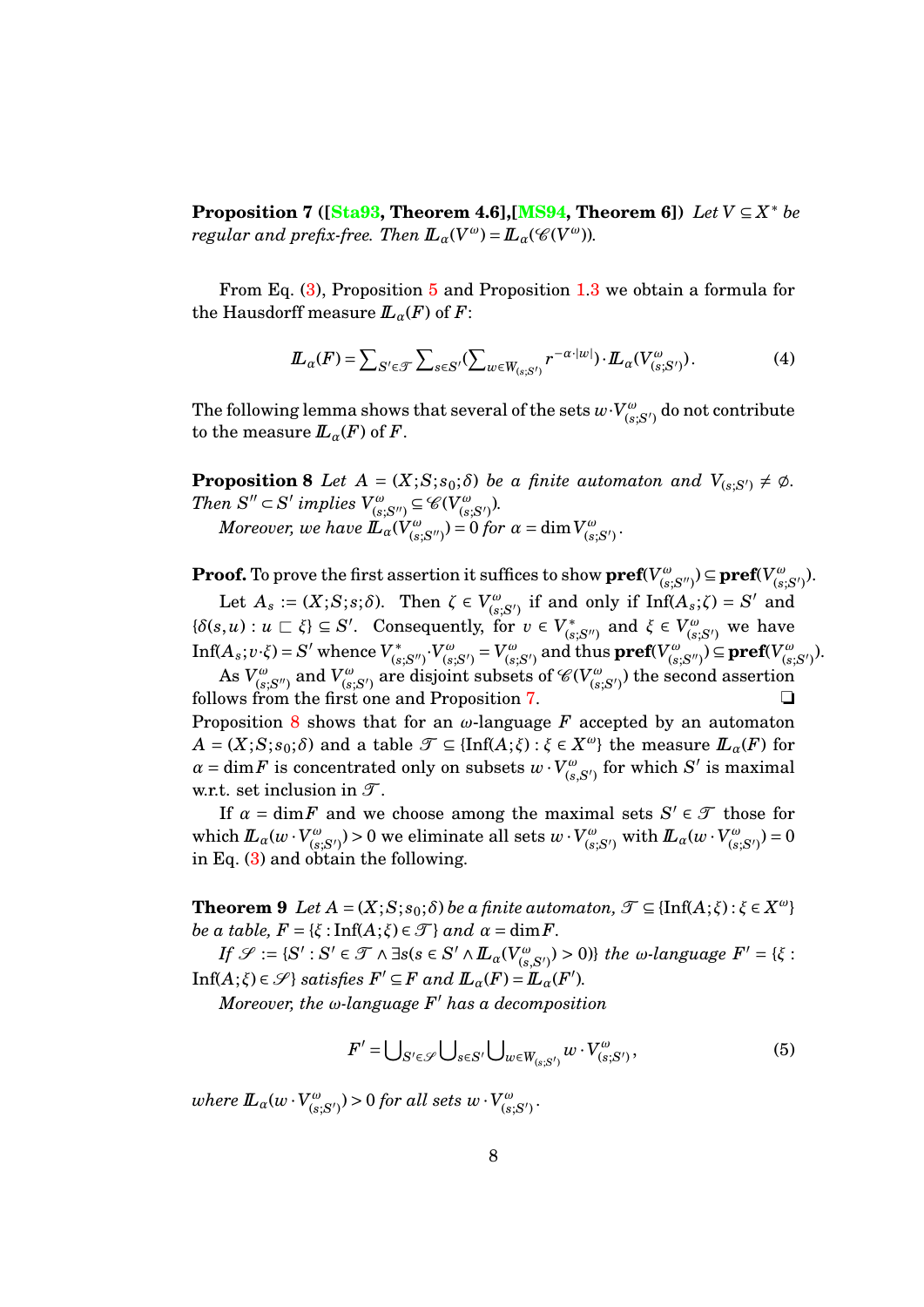#### <span id="page-9-0"></span>**3.3 The case of closed** *ω***-languages**

<span id="page-9-1"></span>In [\[SW74,](#page-15-7) [Wag79\]](#page-16-0) it was observed that the tables  $\mathcal T$  of finite automata  $A =$ (*X*;*S*; *s*0;*δ*) accepting regular *ω*-languages closed in Cantor topology have the following simple structure.

**Lemma 10** *Let*  $A = (X; S; s_0; \delta)$  *be an initially connected finite automaton and let*  $\mathcal{T} \subseteq \{\text{Inf}(A;\xi): \xi \in X^{\omega}\}\$  *be a table such that the w-language*  $F = \{\xi: \xi\}$ Inf $(A;\xi) \in \mathcal{T}$  *is closed. Then*  $\mathcal T$  *satisfies the following properties.* 

- *1. If*  $S' \in \mathcal{T}$ ,  $S'' \in \{Inf(A; \xi) : \xi \in X^{\omega} \}$  and  $S' \cap S'' \neq \emptyset$  then  $S' \cup S'' \in \mathcal{T}$ .
- *2. If*  $S' \in \mathcal{T}$ ,  $S'' \in \{\text{Inf}(A;\xi): \xi \in X^{\omega}\}\$  *and*  $\delta(s'',v) \in S'$  for some  $s'' \in S''$  and  $v \in X^*$  then  $S'' \in \mathcal{T}$ .

Informally speaking, Condition 1 of Lemma [10](#page-9-1) shows that the table  $\mathcal{T}$  is fully determined by the automaton *A* and its strongly connected components (SCCs), that is, subsets  $S' \in \mathcal{T}$  satisfying the condition  $\forall s \forall s' (s, s' \in$  $S' \to \exists w \exists v (w \neq e \neq v \land \delta(s, w) = s' \land \delta(s', v) = s)$ ). In connection with Proposition [8](#page-8-1) one observes that strongly connected components are maximal sets in { $Inf(A; \xi) : \xi \in X^{\omega}$  }.

Condition 2 implies that we can partition the set of states into an accepting part  $S_+ := \{s : \exists S' \exists v (S' \in \mathcal{T} \land v \in X^* \land \delta(s, v) \in S')\}$  and a rejecting part *S*− := *S* \ *S*<sub>+</sub> such that *F* = {*ξ* : Inf(*A*;*ξ*) ⊆ *S*<sub>+</sub>}.

As we shall see in the following theorem among the strongly connected components  $S' \subseteq S_+$  the terminal ones play a special rôle. A similar observation was made in [\[MS94,](#page-15-3) Section 3] in connection with the calculation of the Hausdorff measure of closed regular *ω*-languages. Here we call a strongly connected component  $S' \in \mathcal{T}$  *terminal in*  $\mathcal{T}$  provided  $\delta(s, v) \in S'$  or  $\delta(s, v) \in S$  for  $s \in S'$  and arbitrary  $v \in X^*$ .

**Theorem 11** *Let*  $A = (X; S; s_0; \delta)$  *be an initially connected finite automaton and let*  $\mathcal{T} \subseteq \{\text{Inf}(A;\xi): \xi \in X^{\omega}\}\$  *be a table such that the w-language*  $F = \{\xi: \xi\}$ Inf $(A;\xi) \in \mathcal{T}$  *is closed. Let*  $\widehat{\mathcal{T}} \subseteq \mathcal{T}$  *be the set of all strongly connected components terminal in*  $\mathcal{T}$  *and*  $F' = \{\xi : \text{Inf}(A;\xi) \in \widehat{\mathcal{T}}\}.$ 

<span id="page-9-2"></span>*Then*  $F' \subseteq \bigcup_{S' \in \widehat{\mathcal{F}}} \bigcup_{s \in S'} W_{(s;S')} \cdot \mathcal{C}(V_{(s;S')}^{\omega}) \subseteq F = \mathcal{C}(F').$  $Moreover, if s = \delta(s_0, w) \in S', for some s' \in \widehat{\mathcal{F}}, then w \cdot X^{\omega} \cap F = w \cdot \mathscr{C}(V_{(s;S')}^{\omega}).$ 

**Proof.** Obviously,  $F' \subseteq F$ . First we show that  $F \subseteq \mathscr{C}(F')$ . Let  $\xi \in F$ . Then  $S'' =$ Inf( $A; \xi$ )  $\in \mathcal{T}$ . Choose some  $s'' \in S''$ . Since the automaton is finite, there are a terminal strongly connected component  $S' \in \widehat{\mathcal{F}}$ , a state  $s' \in S'$  and a  $v \in X^*$ such that  $\delta(s'', v) = s'$ . Consider the set  $\text{pref}(\xi; s'') := \{u : u \sqsubset \xi \wedge \delta(s_0, u) = s''\}.$ Then  $\textbf{pref}(\text{pref}(\xi;s'')) = \textbf{pref}(\xi)$ .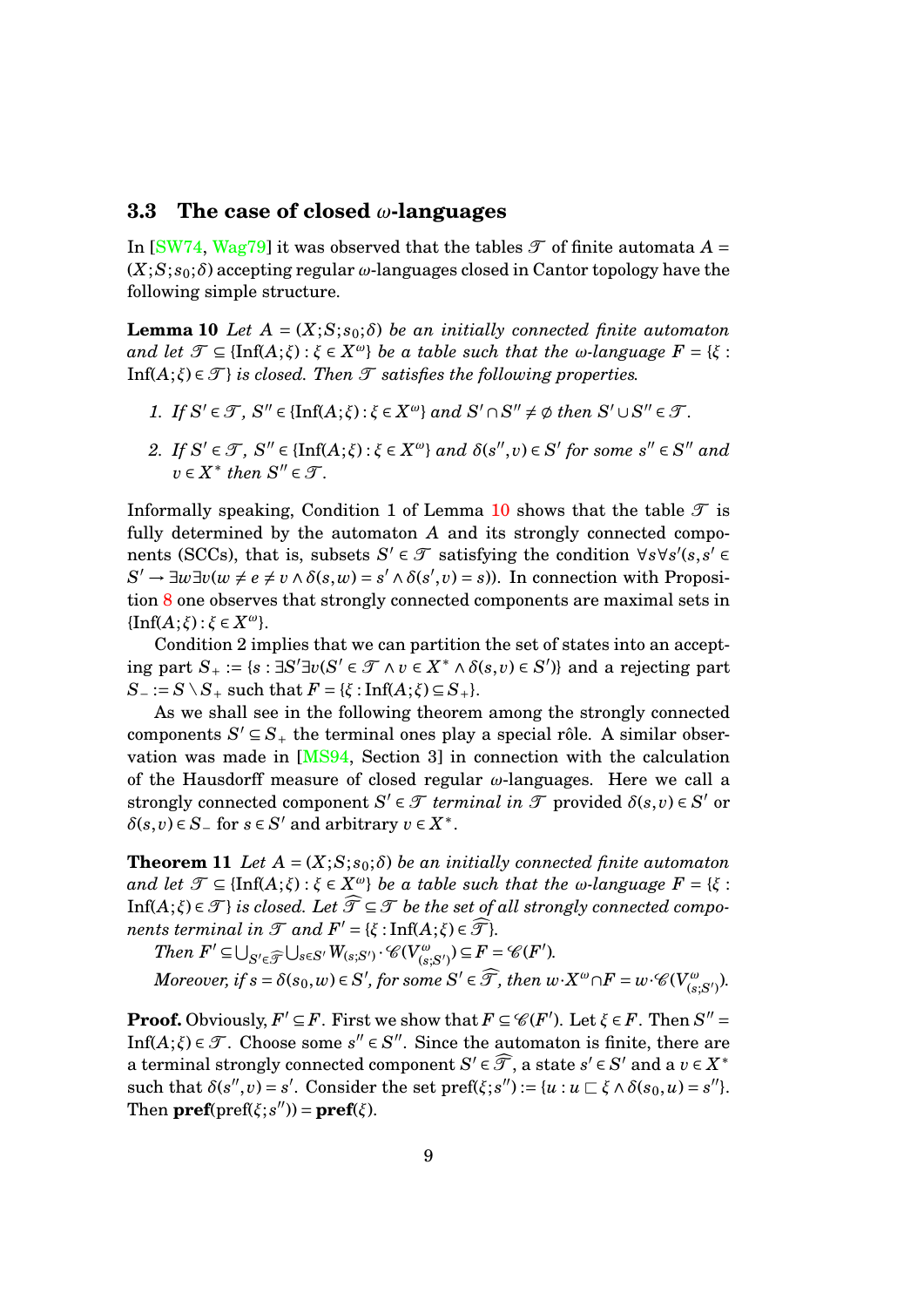Let  $w \in X^* \setminus \{e\}$  satisfy  $\delta(s', w) = s'$  and  $\{\delta(s', w') : w' \subseteq w\} = S'$ . Then  $\text{Inf}(A; uvw^{\omega}) = S'$  for every  $u \in \text{pref}(\xi; s'')$ , that is,  $\text{pref}(\xi) \subseteq \text{pref}(F')$ .

Next observe that in view of Lemma [4](#page-7-4) we have  $F' = \bigcup_{S' \in \widehat{\mathcal{F}}} \bigcup_{s \in S'} W_{(s;S')}$ .  $V^{\omega}_{(s,S')}$ . Then the inclusion relations follow from  $F' \subseteq F$  and the fact that *F* is closed.

 $\text{For the proof of second assertion it suffices to show } w \cdot V_{(s;S')}^{\omega} \subseteq F \cap w \cdot X^{\omega} \subseteq$  $w \cdot \mathscr{C}(V_{(s;S')}^{\omega})$ . If  $\xi \in w \cdot V_{(s;S')}^{\omega}$  then Inf(*A*; $\xi$ ) = *S*' whence  $\xi \in F \cap w \cdot X^{\omega}$ .

Let  $\zeta \in F \cap w \cdot X^{\omega}$ . Since  $s = \delta(s_0, w) \in S'$  and S' is a terminal strongly  $\text{connected component}, \text{Inf}(A;\xi) \subseteq S_+ \text{ implies } \{\delta(s_0,w\cdot u): w\cdot u \sqsubset \xi\} \subseteq S'. \text{ As } S'$ is a strongly connected component, for every  $u, w \cdot u \subset \xi$ , there is a  $u'$  such that  $\delta(s_0, w \cdot u \cdot u') = \delta(s_0, w) = s$  and  $\{\delta(s_0, w \cdot u'') : u'' \sqsubseteq u \cdot u'\} = S'$ . This shows  $\mathbf{pref}(\xi) \in \mathbf{pref}(w \cdot V_{(s;S')}^{\omega})$ , that is,  $\xi \in \mathscr{C}(w \cdot V_{(s;S')}^{\omega}) = w \cdot \mathscr{C}(V_{(s;S')}^{\omega})$  $\Box$ 

## <span id="page-10-0"></span>**4 Results on Hausdorff Measure**

#### <span id="page-10-1"></span>**4.1 Sets of locally positive measure**

<span id="page-10-2"></span>**Theorem 12** *If*  $F \subseteq X^{\omega}$  *is a regular*  $\omega$ *-language,*  $\alpha = \dim F$ *, F has locally positive*  $\alpha$ *-dimensional measure then*  $\mathbb{L}_{\alpha}(\mathscr{C}(F)) = \mathbb{L}_{\alpha}(F)$ *.* 

*If, moreover,*  $\alpha = \dim F = \dim \mathcal{C}(F)$  *then*  $\mathcal{C}(F)$  *has locally positive*  $\alpha$ *-dimensional measure.*

**Proof.** It suffices to show that  $I\!I_{\alpha}(\mathcal{C}(F)) > I\!I_{\alpha}(F)$  implies  $I\!I_{\alpha}(F) = \infty$ .

From Theorem [9](#page-8-2) we know that *F* contains a regular  $\omega$ -language  $F' =$  $\bigcup_{i=1}^{n} W_i \cdot V_i^{\omega}$  with  $I\!I\!I_{\alpha}(F) = I\!I\!I_{\alpha}(F')$  where the sets  $W_i, V_i$  are regular, the  $V_i$ are prefix-free with  $I\!I\!I_{\alpha}(V_i) > 0$ , and the sets  $w \cdot V_i^{\omega}, w \in W_i$ ,  $i \in \{1, ..., n\}$ , are mutually disjoint.

Assume  $\infty \ge L_{\alpha}(\mathscr{C}(F)) > L_{\alpha}(F)$ . Since *F* has locally positive *α*-dimensional measure, by Proposition [2](#page-5-1)  $\textbf{pref}(F') = \textbf{pref}(F)$  whence  $\mathscr{C}(F') = \mathscr{C}(F)$ .

If  $\textbf{pref}(\xi) \subseteq \textbf{pref}(W_i \cdot V_i^{\omega})$  then there is a  $w \in W_i$  such that  $\textbf{pref}(\xi) \setminus$  $\textbf{pref}(w) \subseteq w \cdot \textbf{pref}(V_i^{\omega}) \text{ or } \textbf{pref}(\xi) \subseteq \textbf{pref}(W_i)$ . This shows

$$
\mathscr{C}(F') = \bigcup_{i=1}^n W_i \cdot \mathscr{C}(V_i^{\omega}) \cup \bigcup_{i=1}^n \{ \xi : \mathbf{pref}(\xi) \subseteq \mathbf{pref}(W_i) \} .
$$

Since  $\mathcal{L}_{\alpha}(w \cdot \mathcal{C}(V_i^{\omega})) = \mathcal{L}_{\alpha}(w \cdot V_i^{\omega})$  the assumption  $\mathcal{L}_{\alpha}(\mathcal{C}(F)) > \mathcal{L}_{\alpha}(F)$  implies that  $\mathbf{L}_{\alpha}(\{\xi : \mathbf{pref}(\xi) \subseteq \mathbf{pref}(W_i)\}) > 0$  for some  $i \in \{1,\ldots,n\}$  which in view of Proposition [1.](#page-4-1)[2](#page-4-3) yields  $\sum_{w \in \textbf{pref}(W_i)} r^{-\alpha \cdot |w|} = \infty$ .

Since  $W_i$  is regular, there is a  $k \in \mathbb{N}$  such that for every  $v \in \textbf{pref}(W_i)$ there is a  $w \in W_i$  with  $v \sqsubseteq w$  and  $|w| - |v| \leq k$ . Thus  $\sum_{v \in \textbf{pref}(W_i)} r^{-\alpha \cdot |v|} = \infty$  implies  $\sum_{w \in W_i} r^{-\alpha \cdot |w|} = \infty$  and we obtain  $I\!I\!I_{\alpha}(F) \geq I\!I\!I_{\alpha}(W_i \cdot V_i^{\omega}) = (\sum_{w \in W_i} r^{-\alpha \cdot |w|})$ .  $L_{\alpha}(V_i^{\omega}) = \infty$ .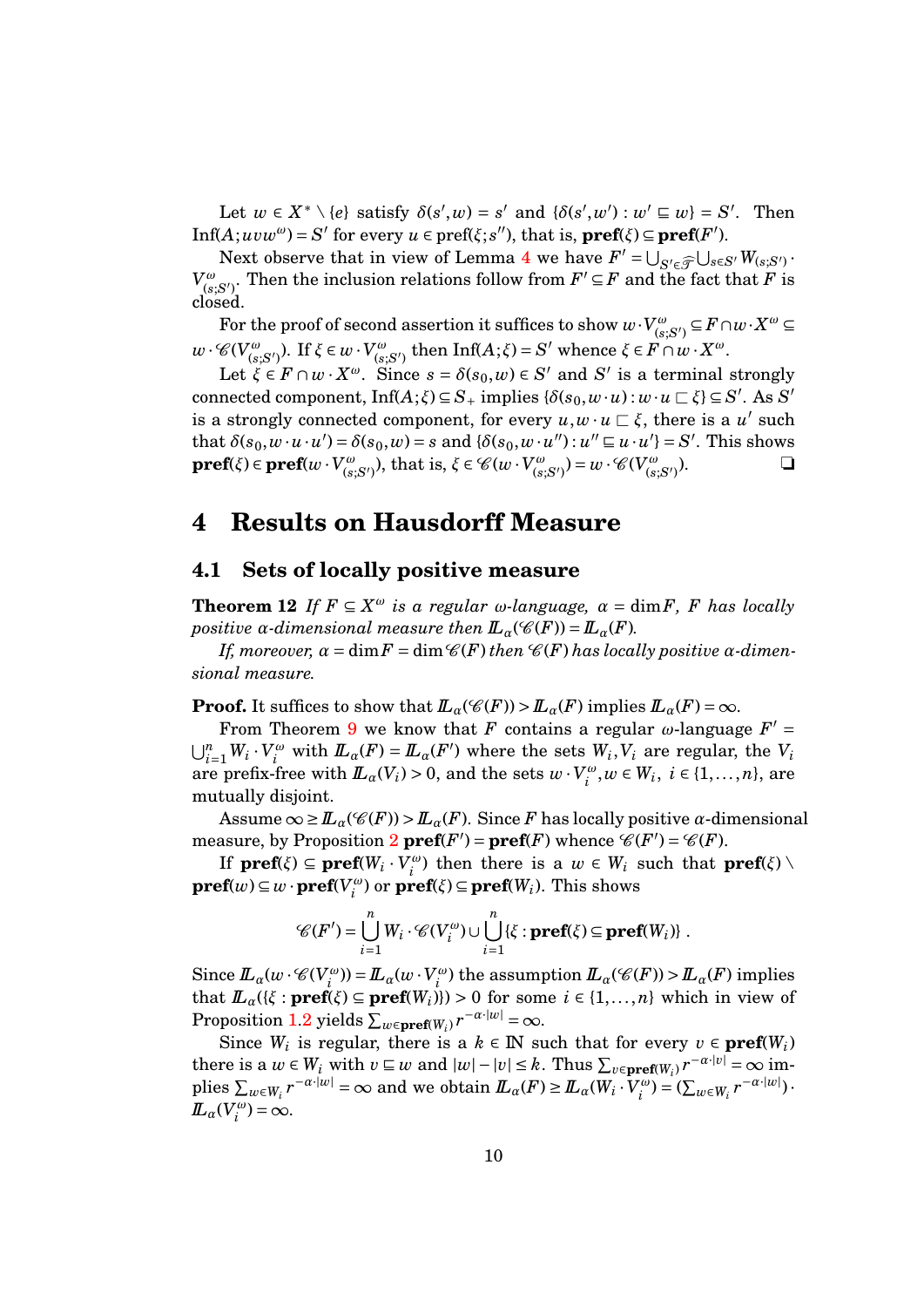The additional assertion follows from  $0 < I\!\!L_{\alpha}(F \cap w \cdot X^{\omega}) \leq I\!\!L_{\alpha}(\mathscr{C}(F) \cap w \cdot X^{\omega})$  $X^{\omega}$ ) for  $w \in \textbf{pref}(F)$ .

The following example shows that the additional assertion need not be true for  $\dim F < \dim \mathcal{C}(F)$ .

**Example 1** *Let*  $X = \{0, 1\}$ ,  $F_1 = \{0, 1\}^* \cdot 0^\omega$  *and*  $F_2 := 0^\omega \cup 1 \cdot \{0, 1\}^* \cdot 0^\omega$ . Then  $\mathscr{C}(F_1) = \{0,1\}^\omega$  and  $\mathscr{C}(F_2) = 0^\omega \cup 1 \cdot \{0,1\}^\omega$ . Then  $0 = \dim F_i < \dim \mathscr{C}(F_i) = 1$ *for*  $i = 1, 2, \mathcal{C}(F_1)$  *has locally positive* 1-dimensional measure whereas, since  $L_1(F_2 \cap 0 \cdot \{0,1\}^*) = 0$ ,  $\mathscr{C}(F_2)$  has not.

As an immediate consequence we obtain the following.

**Corollary 13** *If*  $F \subseteq X^{\omega}$  *is a regular*  $\omega$ *-language,*  $\alpha := \dim F$ *, F has locally positive*  $\alpha$ *-dimensional measure and*  $\mathbb{L}_{\alpha}(\mathscr{C}(F) \setminus F) > 0$  *then*  $\mathbb{L}_{\alpha}(F) = \infty$ *.* 

In case  $\mathbb{L}_{a}(F) = \infty$  the measure of the difference  $\mathbb{L}_{a}(\mathscr{C}(F) \setminus F)$  may be finite or infinite.

**Example 2** Let  $X = \{0, 1\}$  and  $F_1 := 0^* \cdot 1^\omega$  and  $F_2 := 0^* \cdot 1^* \cdot 0^\omega$ . Both sets  $are \ countable, \ thus \ \dim F_1 = \dim F_2 = 0.$  We have  $\mathscr{C}(F_1) = 0^\omega \cup 0^* \cdot 1^\omega$  and  $\mathscr{C}(F_2) = 0^* \cdot 1^{\omega} \cup 0^* \cdot 1^* \cdot 0^{\omega}$ , and, consequently,  $I\!I\!I_0(\mathscr{C}(F_1) \setminus F_1) = I\!I_0(0^{\omega}) = 1$  $and \ I\!I_{0}(\mathscr{C}(F_2) \setminus F_2) = I\!I_{0}(0^* \cdot 1^{\omega}) = \infty.$ 

In Theorem [12](#page-10-2) the hypothesis that *F* has locally positive  $\alpha$ -dimensional measure is essential. We give an example.

**Example 3** *Let*  $X = \{0, 1\}$  *and*  $F := F_1 \cup F_2$  *where*  $F_1 = (0 \cdot \{0, 1\})^{\omega}$  *is a closed*  $set$  and  $F_2 = (1 \cdot \{0, 1\})^* \cdot (10)^{\omega}$ .

*Then*  $\mathbb{L}_{\alpha}(F \cap 1 \cdot \{0,1\}^{\omega}) = 0$  *for*  $\alpha > 0$ *, since*  $F_2$  *is countable. Moreover,*  $\mathscr{C}(F) = (0\cdot\{0,1\})^{\omega} \cup (1\cdot\{0,1\})^{\omega}$  and one easily calculates  $\dim F = \dim \mathscr{C}(F) = \frac{1}{2}$  $lculates\ \dim F = \dim \mathscr{C}(F) = \frac{1}{2},$  $L_{1/2}(F) = \frac{1}{\sqrt{2}}$  $\frac{1}{2} > 0$  and  $I\!I\!I_{1/2}(\mathscr{C}(F)) = 2 \cdot I\!I_{1/2}(F) =$  $\overline{2}$ .

From Proposition [3](#page-5-2) and Theorem [12](#page-10-2) we obtain the following relationship for the Hausdorff measure of regular *ω*-power languages.

**Corollary 14** *Let*  $W \subseteq X^*$ . If  $W^{\omega}$  is a regular  $\omega$ -language and  $\alpha = \dim W^{\omega}$ *then*

<span id="page-11-0"></span>
$$
\mathbf{L}_{\alpha}(\mathscr{C}(W^{\omega}))=\mathbf{L}_{\alpha}(W^{\omega}).
$$

Corollary [14](#page-11-0) and, consequently, Theorem [12](#page-10-2) are not valid for non-regular *ω*-languages. In [\[Sta05,](#page-15-9) Section 3.3] examples of prefix-free non-regular languages *W* fulfilling various relationships between  $I\!I_{\alpha}(W^{\omega})$  and  $I\!I_{\alpha}(\mathscr{C}(W^{\omega}))$ are given.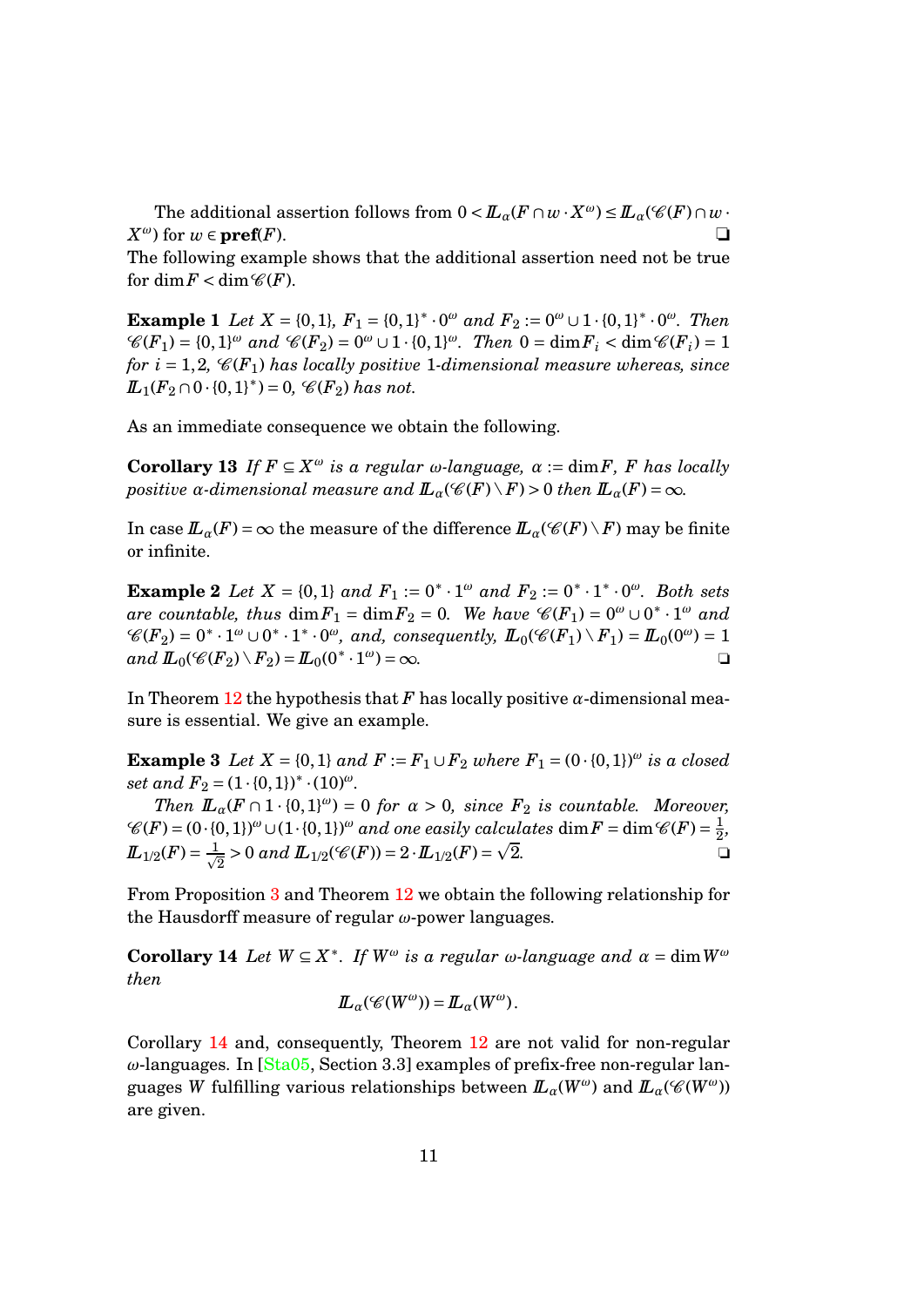As a further application of Theorem [12](#page-10-2) we derive a result which is in some sense a converse to Proposition [2.](#page-5-1) It shows that for special closed regular  $\omega$ -languages F we can find a subset of the form of Eq. [\(5\)](#page-8-3) having the same measure and the same closure as *F*. Here we use the approach of Theorem [11.](#page-9-2)

<span id="page-12-2"></span>**Proposition 15** *Let*  $A = (X; S; s_0; \delta)$  *be an initially connected finite automaton and let*  $\mathcal{T} \subseteq \{\text{Inf}(A;\xi): \xi \in X^{\omega}\}\$  *be a table such that the*  $\omega$ *-language*  $F =$  ${\mathcal{F}}$ : Inf( $A; \xi$ )  $\in \mathcal{T}$  *is closed. Let*  $\widehat{\mathcal{T}} \subseteq \mathcal{T}$  *be the set of all strongly connected components terminal in*  $\mathcal{T}$  *and*  $F' = \{ \xi : \text{Inf}(A; \xi) \in \widehat{\mathcal{T}} \}.$ 

*If* dim  $F = \alpha$  and F has locally positive  $\alpha$ -dimensional measure then  $F =$  $\mathcal{C}(F')$  and  $\mathcal{L}_{\alpha}(F) = \mathcal{L}_{\alpha}(F')$ .

**Proof.** The first assertion was already proved in Theorem [11.](#page-9-2) Then, in view of Theorem [12,](#page-10-2) it suffices to show that  $F'$  has locally positive  $\alpha$ -dimensional  $\text{measure, that is, } \mathcal{L}_{\alpha}(F' \cap w \cdot X^{\omega}) > 0 \text{ for all } w \in \textbf{pref}(F) = \textbf{pref}(F').$ 

Let  $v \in \textbf{pref}(F')$  and consider the identity  $F' = \bigcup_{S' \in \widehat{\mathcal{F}}} \bigcup_{s \in S'} W_{(s;S')} \cdot V_{(s;S')}^{\omega}$ derived in the proof of Theorem [11.](#page-9-2)

Then there are an  $S' \in \widehat{\mathcal{F}}$  and an  $s \in S'$  such that  $v \in \textbf{pref}(W_{(s,S')})$  or *v* ∈ *W*<sub>(*s*;*S'*)</sub> · **pref**( $V$ <sup>\*</sup><sub>(*s*</sub>)  $(s;S')$ ). In both cases  $v \cdot u \in W_{(s;S')} \cdot V_{(s)}^*$  $\left(\begin{array}{c}\n\overrightarrow{s}}\n\overrightarrow{s} \\
\overrightarrow{s} \\
\overrightarrow{s}\n\end{array}\right)$  for some  $u \in X^*$ , in particular  $s = \delta(s_0, v \cdot u)$ .

 $\text{By Theorem 11 we have } \begin{equation} F \cap v \cdot u \cdot X^\omega = v \cdot u \cdot \mathscr{C}(V^\omega_{(s;S')}) \text{ and, since } v \cdot u \cdot V^\omega_{(s;S')} \subseteq \end{equation}$  $\text{By Theorem 11 we have } \begin{equation} F \cap v \cdot u \cdot X^\omega = v \cdot u \cdot \mathscr{C}(V^\omega_{(s;S')}) \text{ and, since } v \cdot u \cdot V^\omega_{(s;S')} \subseteq \end{equation}$  $\text{By Theorem 11 we have } \begin{equation} F \cap v \cdot u \cdot X^\omega = v \cdot u \cdot \mathscr{C}(V^\omega_{(s;S')}) \text{ and, since } v \cdot u \cdot V^\omega_{(s;S')} \subseteq \end{equation}$ *F'*, with Proposition [8](#page-8-1) we obtain  $0 < I\!\!L_{\alpha}(F \cap v \cdot u \cdot X^{\omega}) = I\!\!L_{\alpha}(v \cdot u \cdot V^{\omega}_{(s;S)}) \leq$  $L_{\alpha}(F' \cap v \cdot X)$ *<sup>ω</sup>*). ❏

#### <span id="page-12-0"></span>**4.2 The measure of sets residual in its closure**

This last part shows that an *ω*-language having a regular closure and which is topologically large in its closure and has the same measure as its closure.

Before we proceed to the presentation of the results we have to introduce some necessary prerequisites concerning the topology of the Cantor space.

As usual, a countable intersection of open sets is referred to as a  $\mathbf{G}_{\delta}$ -set. Moreover, we call a set *F* nowhere dense in *E* provided  $\mathscr{C}(E \setminus \mathscr{C}(F)) = \mathscr{C}(E)$ , that is, if  $\mathscr{C}(F)$  does not contain a nonempty subset of the form  $E \cap w \cdot X^{\omega}$ , and a subset *F* is referred to as of *first Baire category in E* if *F* is a countable union of sets nowhere dense in *E*. If *E* is closed and *F* is of first Baire category in *E* then  $E \setminus F$  is referred to as *residual in E*. In particular,  $G_{\delta}$ sets *E* in Cantor space are residual in  $\mathcal{C}(E)$ .

<span id="page-12-1"></span>The following lemma shows a connection between Hausdorff dimension and relative density of regular *ω*-language.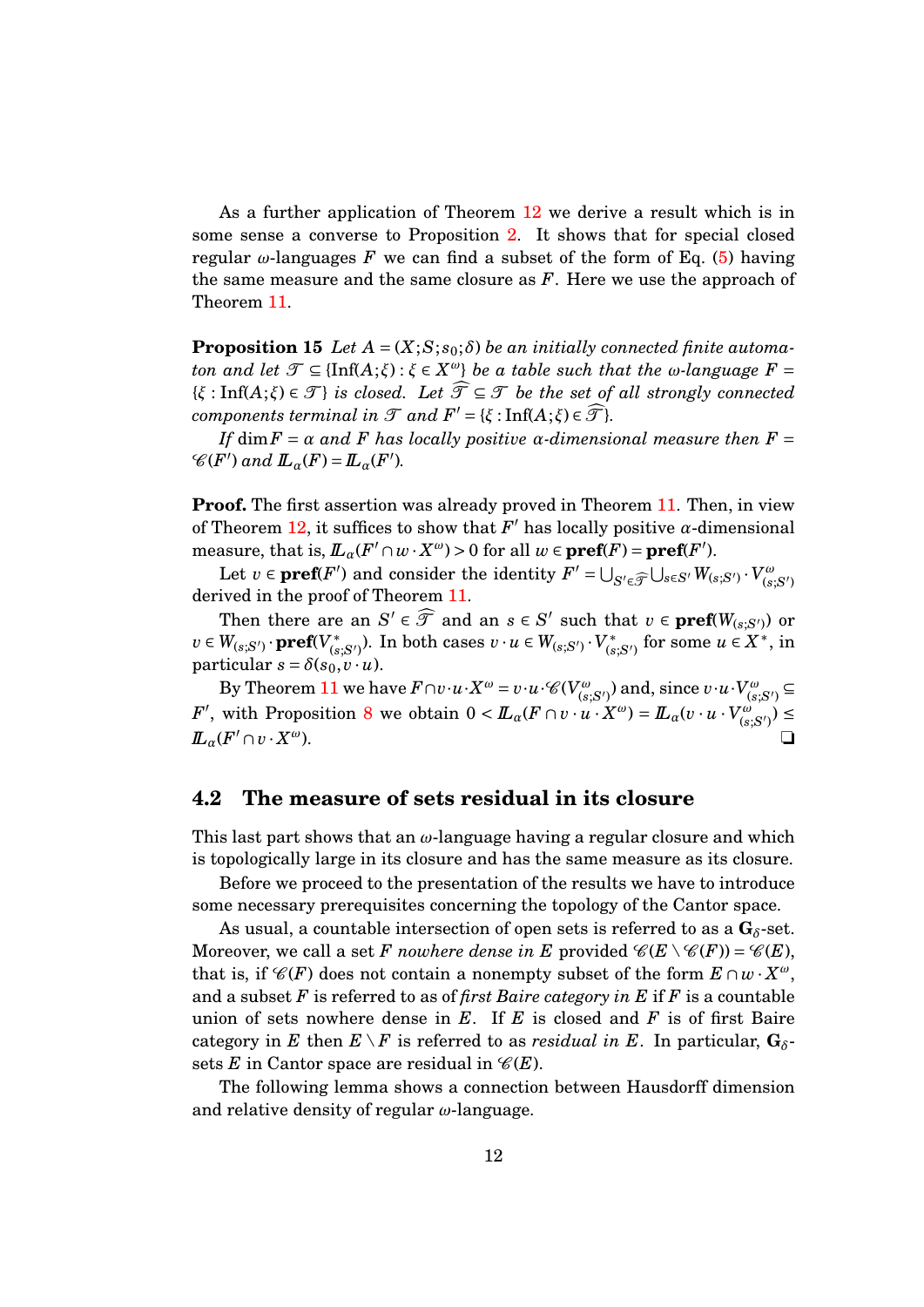**Lemma 16 ([\[Sta98b,](#page-15-6) Theorem 8])** *Let E* ⊆ *X <sup>ω</sup> be a regular ω-language which is closed in Cantor space,*  $\alpha = \dim E$  *and let*  $E$  *have finite and locally positive α-dimensional measure.*

*Then every regular*  $\omega$ *-language*  $F \subseteq E$  *is of first Baire category in*  $E$  *if and only if*  $\mathbb{L}_{\alpha}(F) = 0$ *.* 

<span id="page-13-0"></span>This much preparatory apparatus leads to the following result.

**Theorem 17** *Let*  $E \subseteq X^{\omega}$  *be an*  $\omega$ *-language which is a countable intersection of regular*  $\omega$ -languages, residual in  $\mathcal{C}(E)$  and let  $\mathcal{C}(E)$  be regular. If  $\alpha = \dim \mathscr{C}(E)$ ,  $\mathbb{L}_{\alpha}(\mathscr{C}(E)) < \infty$ , and  $\mathscr{C}(E)$  has locally positive  $\alpha$ -dimensional *measure then*  $\mathbb{L}_{\alpha}(\mathscr{C}(E)) = \mathbb{L}_{\alpha}(E)$ .

**Proof.** Observe that  $\mathcal{C}(E)$  is a regular  $\omega$ -language. Since E is supposed to be residual in  $\mathscr{C}(E), \mathscr{C}(E) \backslash E$  is of first Baire category in  $\mathscr{C}(E)$ , and, since *E* is a countable intersection of regular  $\omega$ -languages, say  $E = \bigcap_{i \in \mathbb{N}} F_i$ , the difference  $\mathscr{C}(E) \setminus E = \bigcup_{i \in \mathbb{N}} (\mathscr{C}(E) \setminus F_i)$  is a countable union of regular  $\omega$ -languages  $\mathscr{C}(E)\!\setminus\!F_i,$  each of which is of first Baire category in  $\mathscr{C}(E).$  Then according to Lemma  $16 L_a(\mathcal{C}(E) \setminus F_i) = 0$  $16 L_a(\mathcal{C}(E) \setminus F_i) = 0$ , and the assertion follows.  $\Box$ Using Proposition [15](#page-12-2) we can drop the requirement  $\mathbb{L}_{a}(\mathscr{C}(E)) < \infty$  in Theo-

<span id="page-13-1"></span>rem [17.](#page-13-0)

**Theorem 18** *Let*  $E \subseteq X^{\omega}$  *be an*  $\omega$ *-language which is a countable intersection of regular*  $\omega$ -languages, residual in  $\mathcal{C}(E)$  and let  $\mathcal{C}(E)$  be regular. If  $\alpha = \dim \mathcal{C}(E)$  *and*  $\mathcal{C}(E)$  *has locally positive α-dimensional measure then*  $I\!\!L_{\alpha}(\mathscr{C}(E)) = I\!\!L_{\alpha}(E)$ .

**Proof.** The case  $\mathbb{L}_a(\mathscr{C}(E)) < \infty$  is proved in Theorem [17.](#page-13-0) Let  $\mathbb{L}_a(\mathscr{C}(E)) = \infty$ .

Proposition [15](#page-12-2) shows that  $I\!I_{\alpha}(E') = \infty$  for the set  $E' = \bigcup_{S' \in \widehat{\mathcal{F}}} \bigcup_{s \in S'} W_{(s;S')}$ .  $V^{\omega}_{(s;S')}$  derived via Theorem  $11$  from a finite automaton accepting  $\mathscr{C}(E).$  Then, similarly as in the proof of Theorem  $12$  one finds a set  $W_{(s;S')}$  such that  $\sum_{w \in W_{(s,S')}} r^{-\alpha \cdot |w|} = \infty$  and  $\mathcal{L}_{\alpha}(V^{\omega}_{(s,S')}) > 0$ .

 $\mathrm{Again, using Theorem 11}$  $\mathrm{Again, using Theorem 11}$  $\mathrm{Again, using Theorem 11}$  one has  $W_{(s;S')}$   $\mathscr{C}(V_{(s;S')}^{\omega}) \subseteq \mathscr{C}(E)$ , and, moreover,  $w \cdot \mathscr{C}(V_{(s;S')}^{\omega}) = \mathscr{C}(E) \cap w \cdot X^{\omega}$  for  $w \in W_{(s;S')}$ .

Now, Propositions [3](#page-4-2) and [7](#page-8-0) show  $I\!I\!I_{\alpha}(\mathscr{C}(E) \cap w \cdot X^{\omega}) < \infty$  and we can ap $p$ ly Theorem [17.](#page-13-0) This yields  $I\!I\!I_{\alpha}(\mathscr{C}(E) \cap w \cdot X^{\omega}) = I\!I\!I_{\alpha}(E \cap w \cdot X^{\omega}) = r^{-\alpha \cdot |w|}$ .  $I\!\!L_{\alpha}(V_{(s;S')}^{\omega})$ . Summing over  $w \in W_{(s;S')}$  and taking into account that  $I\!\!L_{\alpha}(V_{(s;S')}^{\omega})$  > 0 we obtain  $\mathbb{L}_{\alpha}(E) \ge \sum_{w \in W_{(s,S')}} r^{-\alpha \cdot |w|} \cdot \mathbb{L}_{\alpha}(V_{(s,S')}^{\omega}) = \infty.$ The Theorems [17](#page-13-0) and [18](#page-13-1) can be applied also to non-regular *ω*-languages. We give a simple example.

**Example 4** Let  $E := \bigcap_{w \in X^*} X^* \cdot w \cdot X^{\omega}$  be the set of all  $\omega$ -words which contain *every word as an infix. Those ω-words are referred to as disjunctive [\[JST83\]](#page-14-7) or rich [\[Sta98b\]](#page-15-6).*  $E$  *is a*  $G_{\delta}$ -set in Cantor space, hence residual in  $\mathscr{C}(E) = X^{\omega}$ .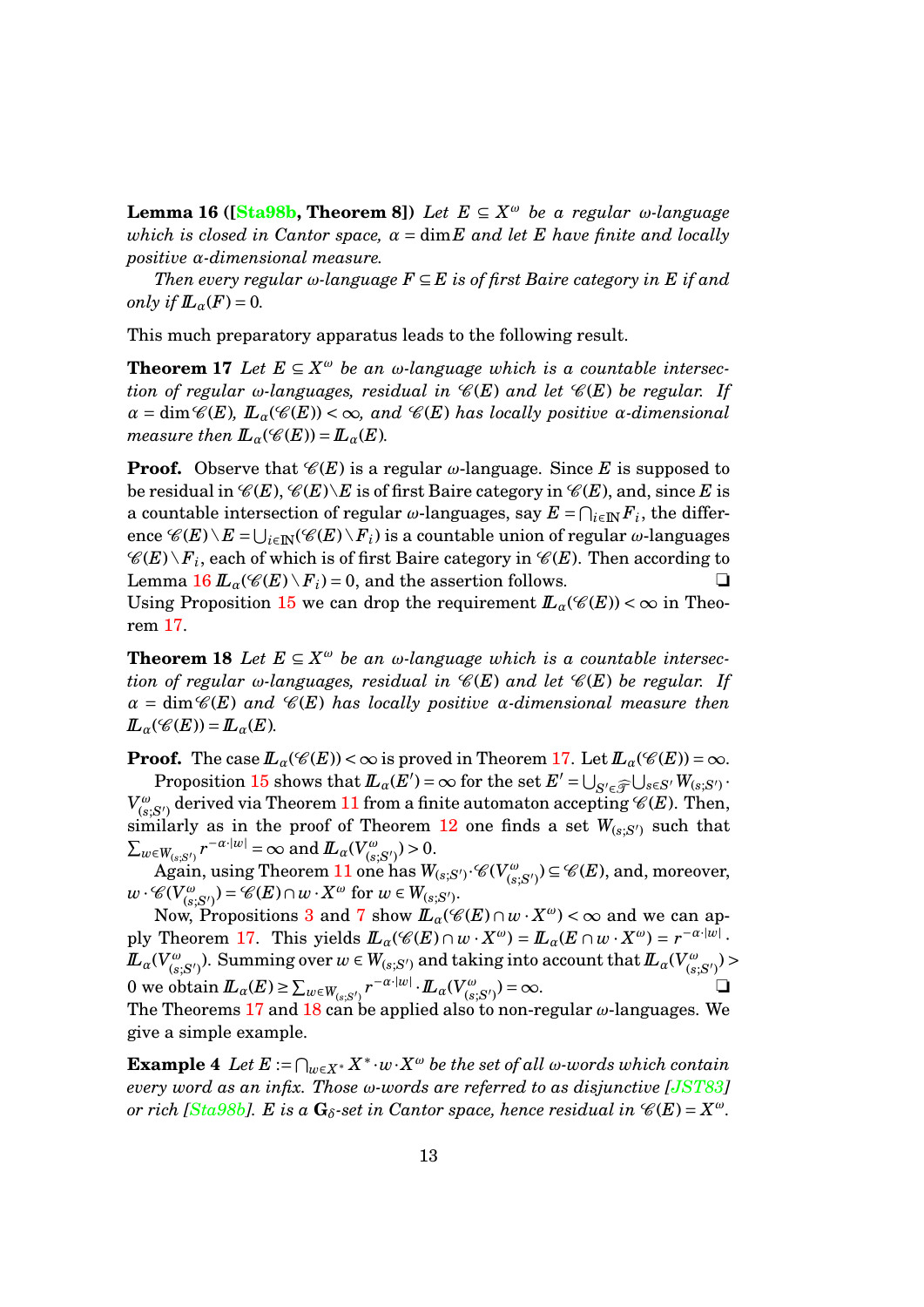*We have* dim  $\mathcal{C}(E) = 1$  *and obtain*  $\mathcal{L}_1(\mathcal{C}(E)) = \mathcal{L}_1(E) = 1$ .

The condition that *E* be residual in  $\mathcal{C}(E)$  is really essential as the following example shows.

**Example 5** *Let*  $X = \{0, 1\}$  *and*  $E = \{0, 1\}^* \cdot 0^{\omega} = \bigcap_{n \in \mathbb{N}} \{0, 1\}^* \cdot \{0^n 1, 0\}^{\omega}$  *which is*  $an$  intersection of regular  $\omega$ -languages  $\{0, 1\}^* \cdot \{0^n 1, 0\}^\omega$ .

*Then*  $\mathscr{C}(E) = \{0,1\}^\omega$  *and*  $\alpha = \dim \mathscr{C}(E) = 1$ ,  $\mathbb{L}_1(\mathscr{C}(E) \cap w \cdot \{0,1\}^\omega) > 0$  for all  $w \in \{0,1\}^*$  *but, as*  $E$  *is countable,*  $\dim E = 0$  *and hence*  $\mathbb{L}_1(E) = 0$ .

#### **Acknowledgement**

The author would like to thank Klaus W. Wagner for helpful comments.

## **References**

- <span id="page-14-4"></span>[Arn83] André Arnold. Rational *ω*-languages are nonambiguous. *Theoret. Comput. Sci.*, 26(1-2):221–223, 1983.
- <span id="page-14-1"></span>[Ban89] Christoph Bandt. Self-similar sets. III. Constructions with sofic systems. *Monatsh. Math.*, 108(2-3):89–102, 1989.
- <span id="page-14-0"></span>[Büc62] J. Richard Büchi. On a decision method in restricted second order arithmetic. In *Logic, Methodology and Philosophy of Science (Proc. 1960 Internat. Congr .)*, pages 1–11. Stanford Univ. Press, Stanford, Calif., 1962.
- <span id="page-14-2"></span>[Edg08] Gerald Edgar. *Measure, Topology, and Fractal Geometry*. Undergraduate Texts in Mathematics. Springer, New York, second edition, 2008.
- <span id="page-14-6"></span>[Fal86] Kenneth Falconer. *The Geometry of Fractal Sets*, volume 85 of *Cambridge Tracts in Mathematics*. Cambridge University Press, Cambridge, 1986.
- <span id="page-14-5"></span>[Fal90] Kenneth Falconer. *Fractal Geometry*. John Wiley & Sons Ltd., Chichester, 1990.
- <span id="page-14-7"></span>[JST83] Helmut Jürgensen, Huei Jan Shyr, and Gabriel Thierrin. Disjunctive *ω*-languages. *Elektron. Informationsverarb. Kybernet.*, 19(6):267–278, 1983.
- <span id="page-14-3"></span>[McN66] Robert McNaughton. Testing and generating infinite sequences by a finite automaton. *Information and Control*, 9:521–530, 1966.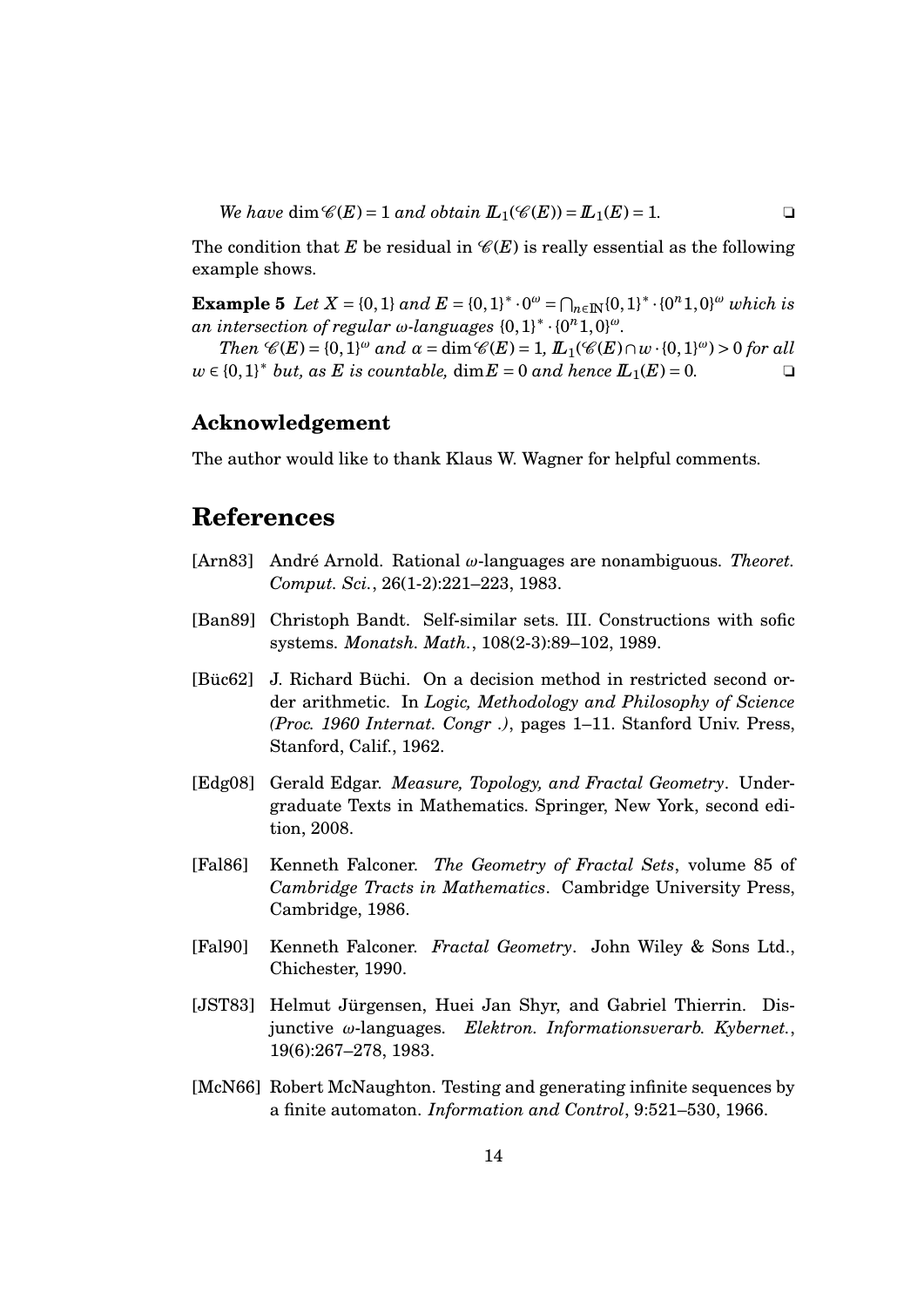- <span id="page-15-3"></span>[MS94] Wolfgang Merzenich and Ludwig Staiger. Fractals, dimension, and formal languages. *RAIRO Inform. Théor. Appl.*, 28(3-4):361–386, 1994.
- <span id="page-15-2"></span>[MW88] R. Daniel Mauldin and Stanley C. Williams. Hausdorff dimension in graph directed constructions. *Trans. Amer. Math. Soc.*, 309(2):811–829, 1988.
- <span id="page-15-1"></span>[PP04] Dominique Perrin and Jean-Éric Pin. *Infinite Words*, volume 141 of *Pure and Applied Mathematics*. Elsevier, Amsterdam, 2004.
- <span id="page-15-5"></span>[Sta93] Ludwig Staiger. Kolmogorov complexity and Hausdorff dimension. *Inform. and Comput.*, 103(2):159–194, 1993.
- <span id="page-15-8"></span>[Sta97] Ludwig Staiger. *ω*-languages. In Grzegorz Rozenberg and Arto Salomaa, editors, *Handbook of Formal Languages*, volume 3, pages 339–387. Springer-Verlag, Berlin, 1997.
- <span id="page-15-4"></span>[Sta98a] Ludwig Staiger. The Hausdorff measure of regular *ω*-languages is computable. *Bull. Eur. Assoc. Theor. Comput. Sci. EATCS*, (66):178–182, 1998.
- <span id="page-15-6"></span>[Sta98b] Ludwig Staiger. Rich *ω*-words and monadic second-order arithmetic. In Mogens Nielsen and Wolfgang Thomas, editors, *Computer science logic (Aarhus, 1997)*, volume 1414 of *Lecture Notes in Computer Science*, pages 478–490. Springer-Verlag, Berlin, 1998. Selected papers from the 11th International Workshop (CSL '97) held at the 6th Annual Conference of the European Association for Computer Science Logic (EACSL) at the University of Aarhus, Aarhus, August 23–29, 1997.
- <span id="page-15-9"></span>[Sta05] Ludwig Staiger. Infinite iterated function systems in Cantor space and the Hausdorff measure of *ω*-power languages. *Internat. J. Found. Comput. Sci.*, 16(4):787–802, 2005.
- <span id="page-15-7"></span>[SW74] Ludwig Staiger and Klaus Wagner. Automatentheoretische und automatenfreie Charakterisierungen topologischer Klassen regulärer Folgenmengen. *Elektron. Informationsverarbeit. Kybernetik*, 10:379–392, 1974.
- <span id="page-15-0"></span>[Tho90] Wolfgang Thomas. Automata on infinite objects. In Jan van Leeuwen, editor, *Handbook of Theoretical Computer Science*, volume B, pages 133–192. North Holland, Amsterdam, 1990.